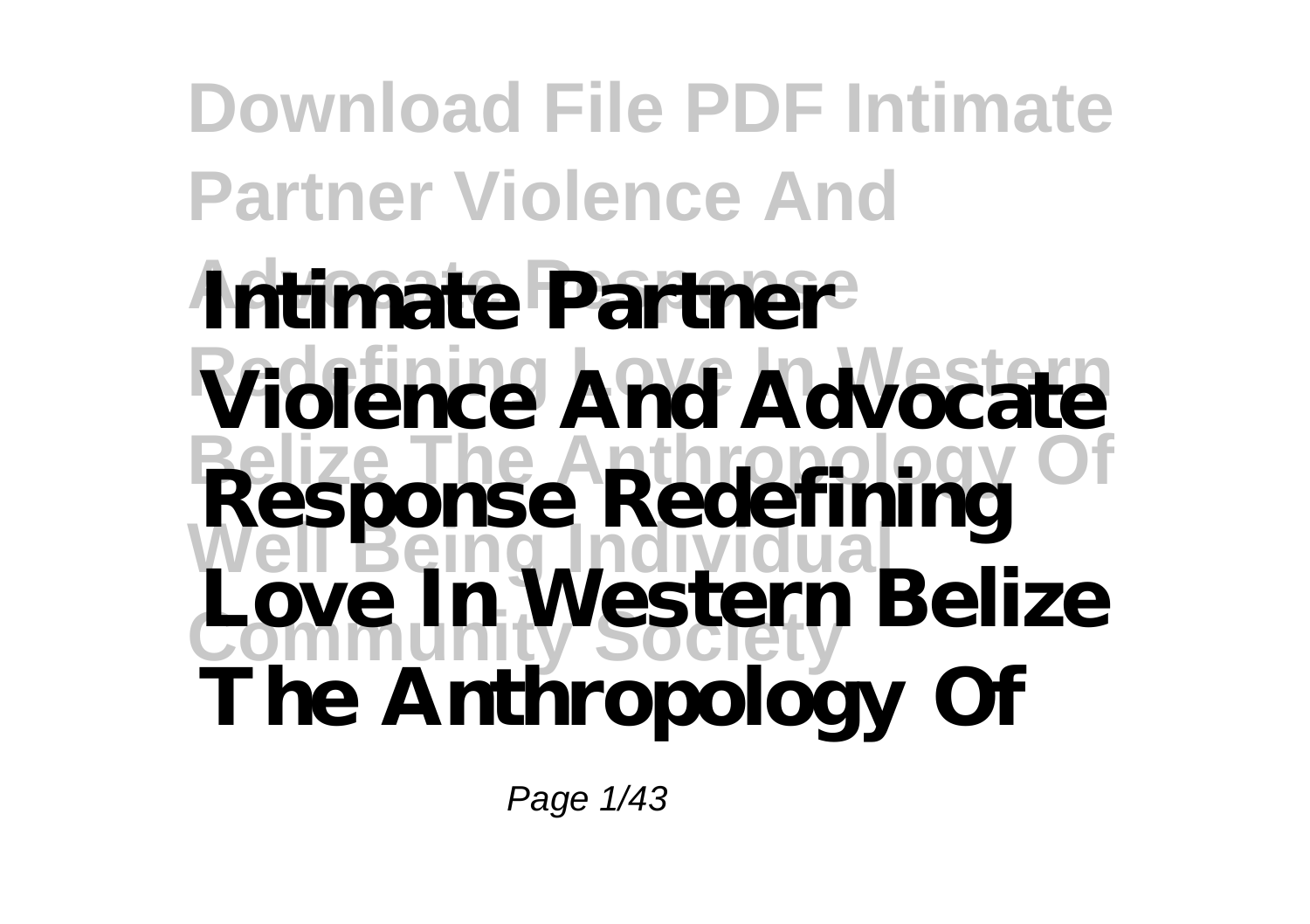## **Download File PDF Intimate Partner Violence And Advocate Response Well Being Individual Community Society** stern Right here, we have countless y Of **book** intimate partner violence and in western belize the anthropology **advocate response redefining love**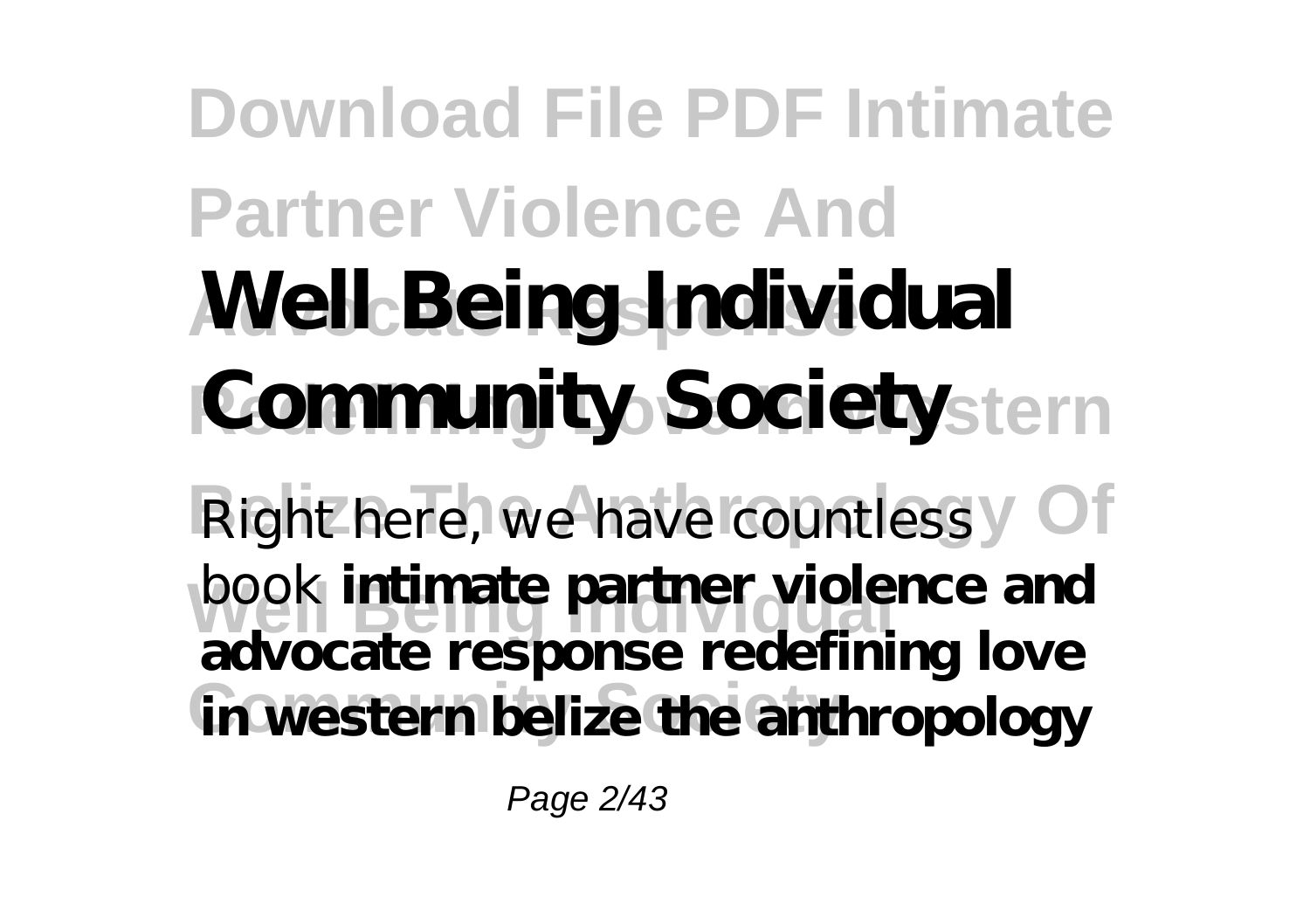of well being individual community **society** and collections to check<sub>ern</sub> variant types and next type of the books to browse. The standard book, fiction, history, novel, out. We additionally provide scientific research, as with ease as various extra sorts of books are Page 3/43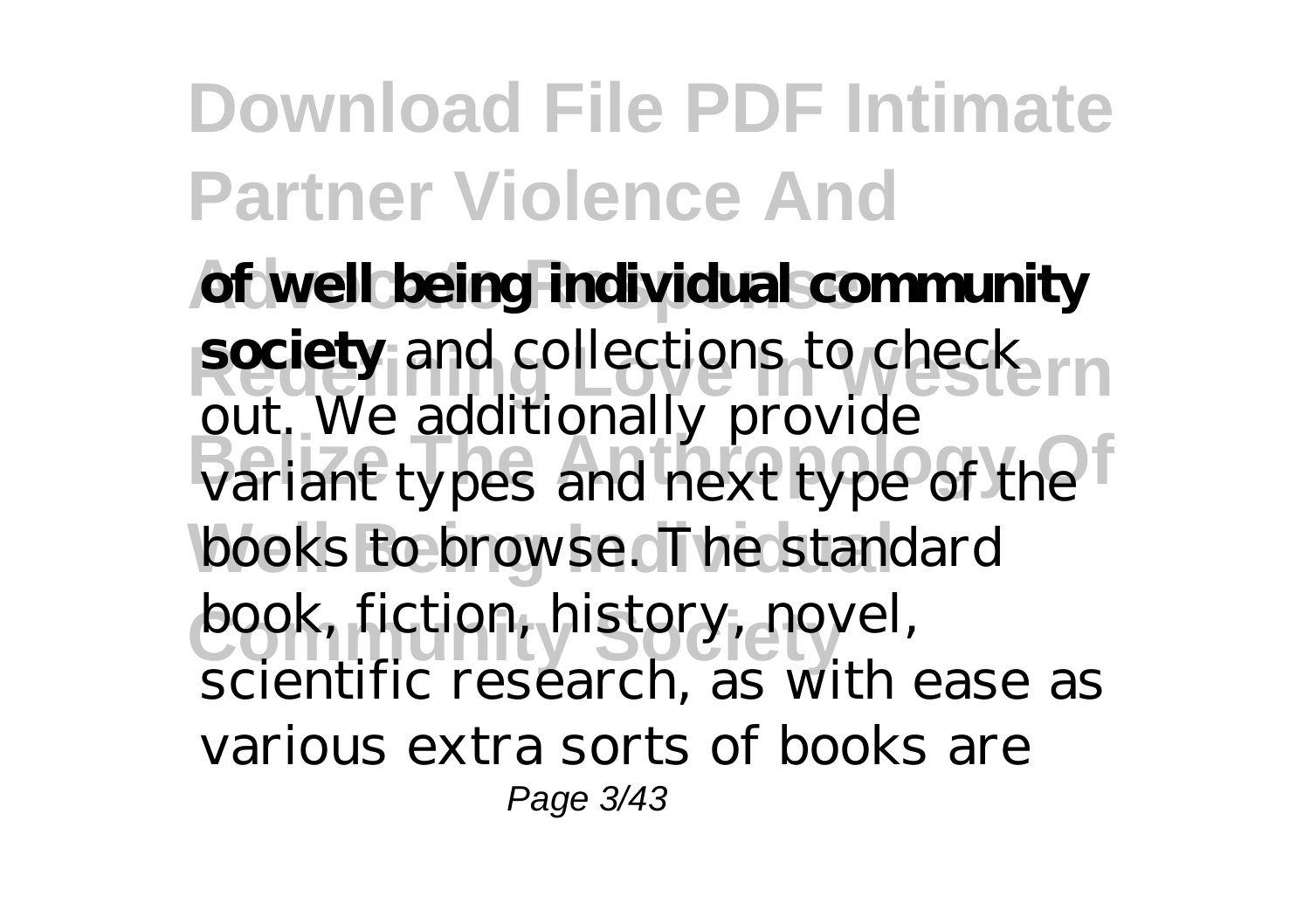**Download File PDF Intimate Partner Violence And** readily open here.ponse **Redefining Love In Western** and advocate response redefining love in western belize the anthropology of well being As this intimate partner violence and advocate response redefining individual community society, it ends happening instinctive one of Page 4/43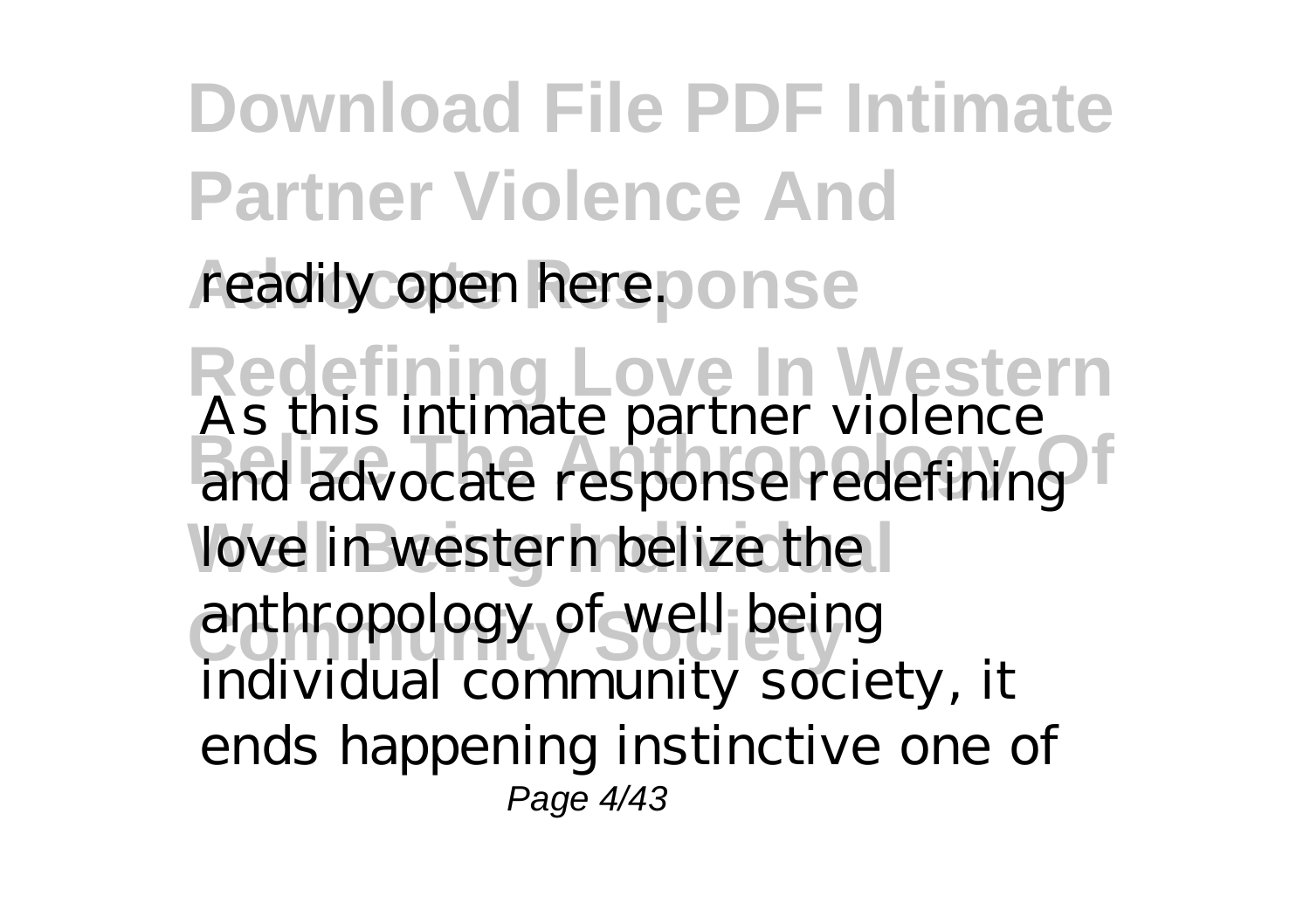the favored books intimate partner violence and advocate response<sub>ern</sub> **Belize The Anthropology Of** the anthropology of well being individual community society collections that we have. This is redefining love in western belize why you remain in the best website to see the unbelievable Page 5/43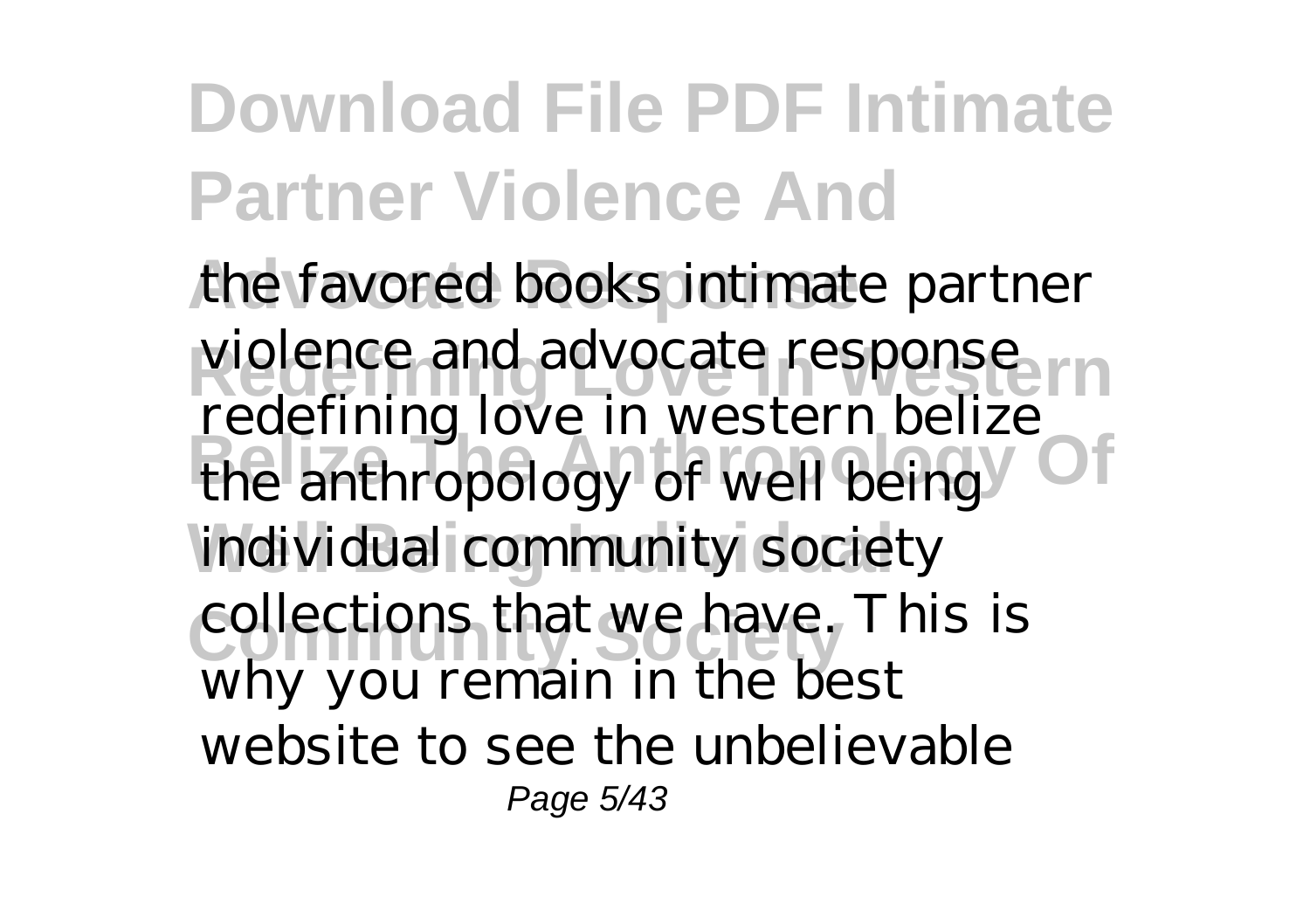**Download File PDF Intimate Partner Violence And** ebook to have.esponse **Redefining Love In Western When Staying Home Isn't Safe - Bellize The Anti-Barry Office The Anti-Barry Office The Anti-Barry Office The Anti-**W5: Failing to protect women from intimate partner violence **Inside Domestic Violence: Power and Control (full)** Intimate Partner Page 6/43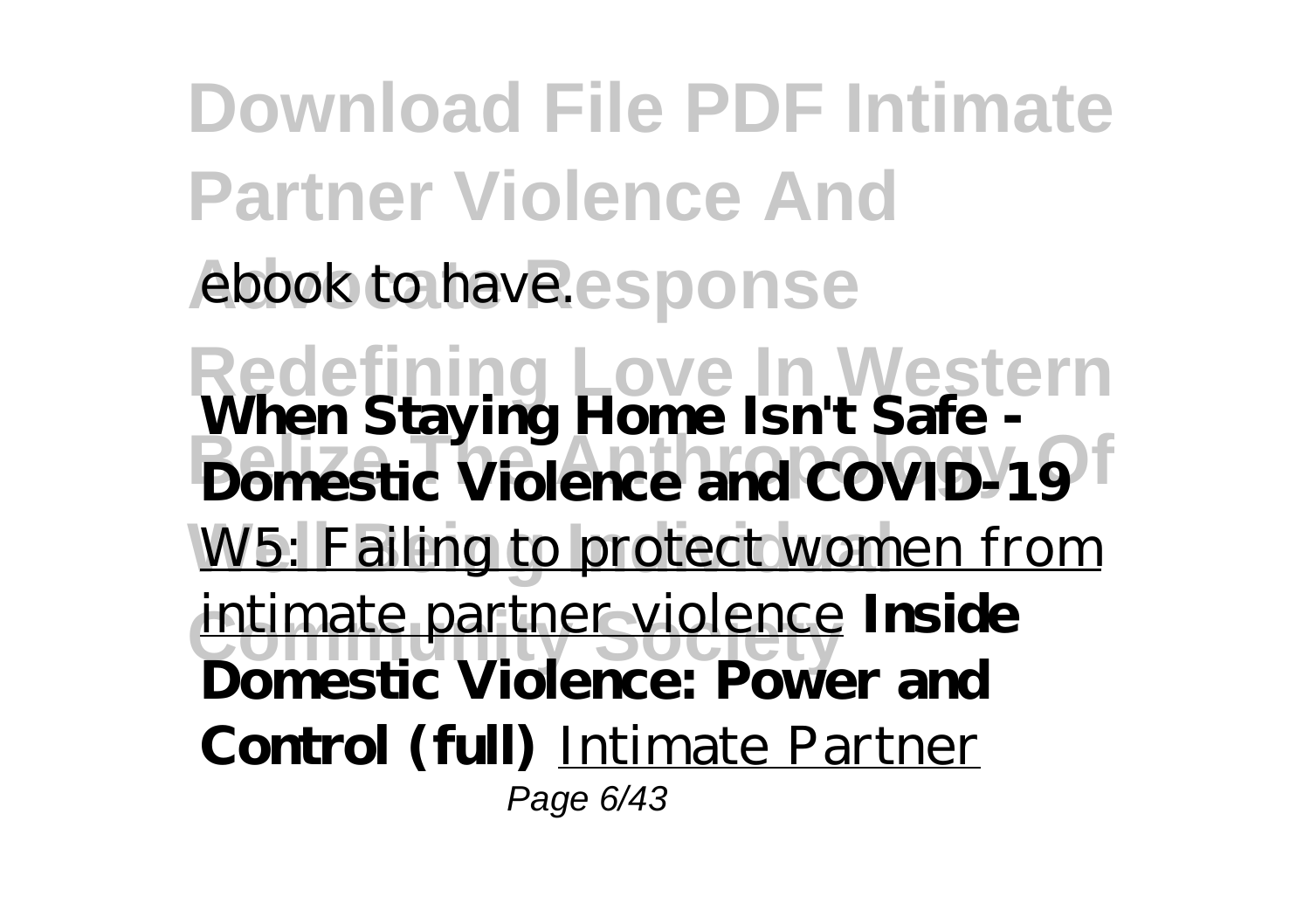**Download File PDF Intimate Partner Violence And Violence Motivation Interviewing** with Survivors of Intimate Partner **Prour Cup Full: Self-Care is Ogy Of Well Being Individual Essential to Trauma Informed Advocacy** The Cost of Domestic Violence: Session 1 of 3 **Keep** Violence: An Interview with Author \u0026 Advocate Nicole Page 7/43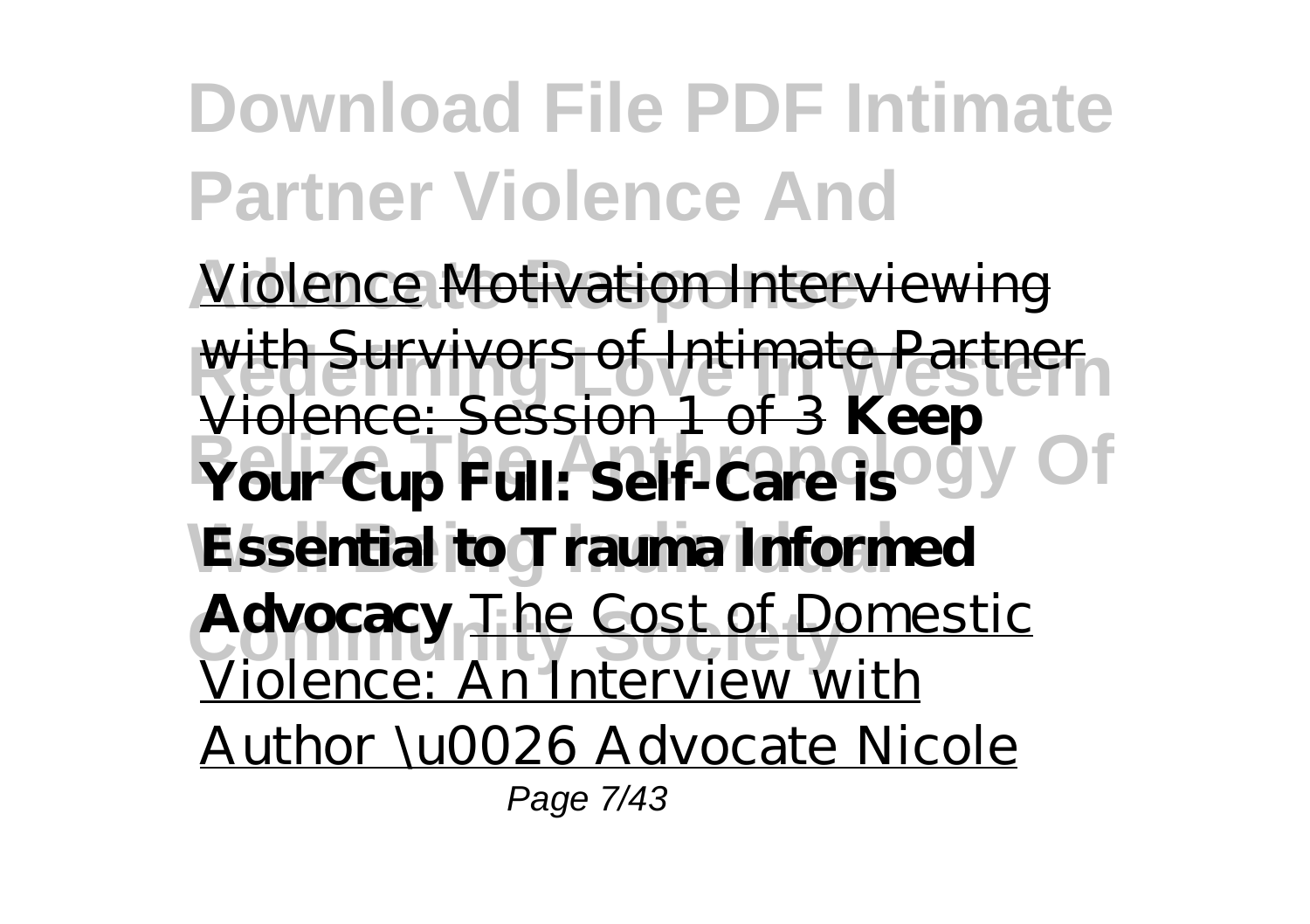**Download File PDF Intimate Partner Violence And** Sharpe The Role of an Advocate in **Redety Planning Intimate Partner Criminal Justice Response to V Of Intimate Partner Violence: Emitations and Possibilities<br>DOMESTIC VIOLENCE | Power** Violence In Later Life The Limitations and Possibilities and Control Wheel | Basic Page 8/43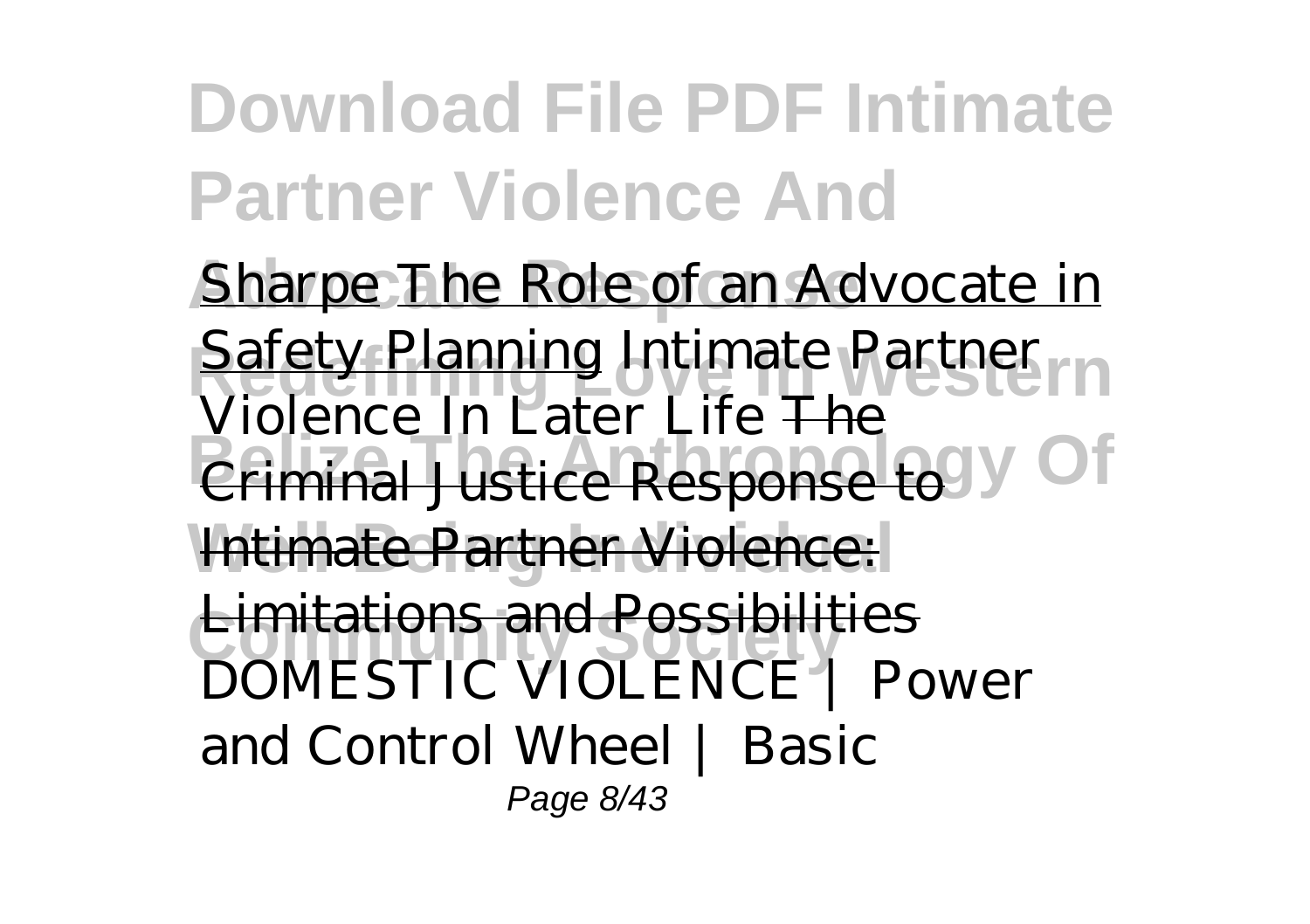**Download File PDF Intimate Partner Violence And** Introduction To Intimate Partner **Redefining Love In Western** Violence Working With Male **Burrings of Bollistic Violence** Of Partner Violence Screening Impact **Lu0026 Dynamics of Domestic Survivors of Domestic Viol** Violence *Safety Planning with Domestic Violence Survivors: Core* Page 9/43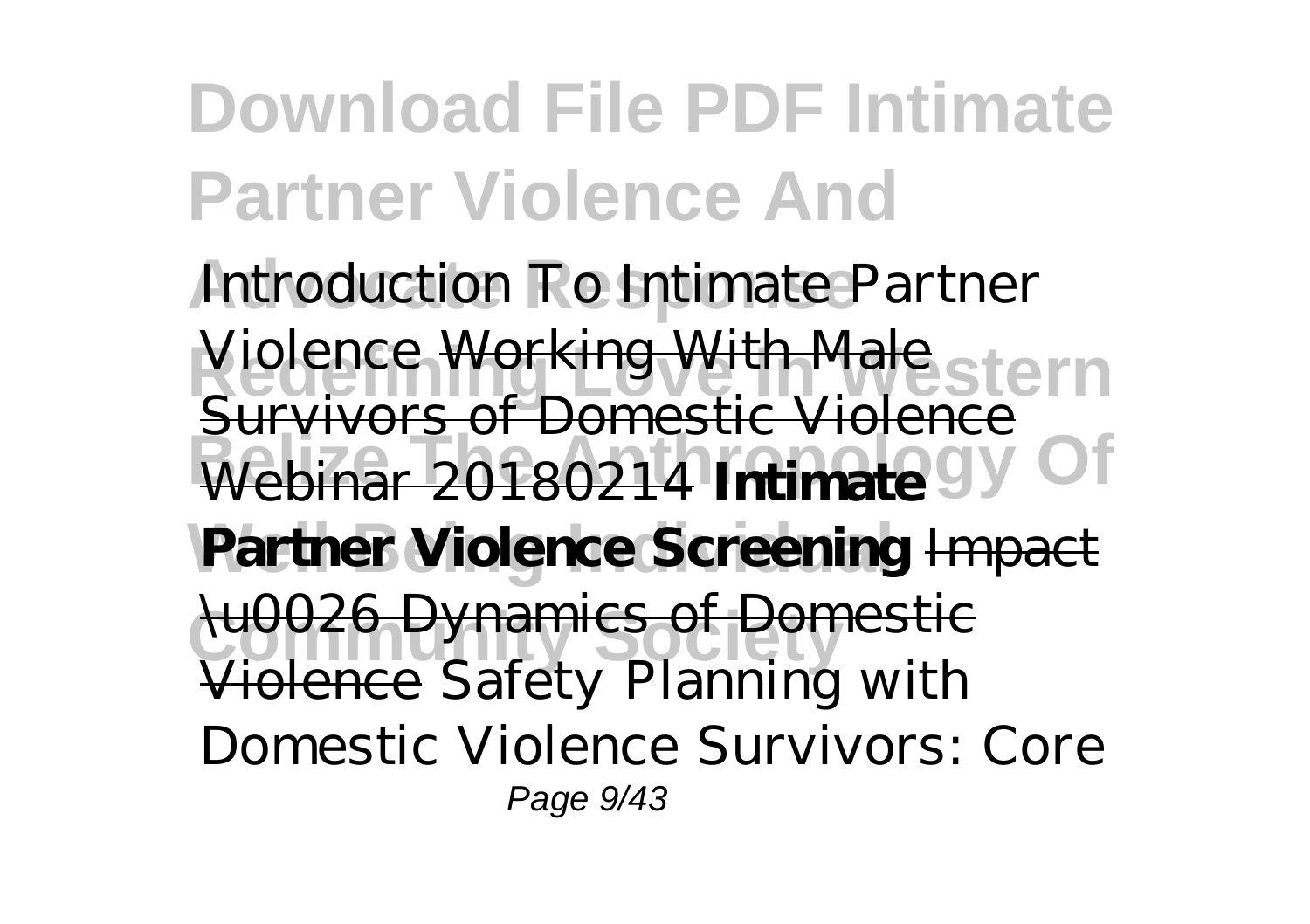**Advocate Response** *Concepts* **Narcissistic Abuse, Redefining Love In Western Failed Therapy, \u0026 Emotional Belize The Anti-** Partner Violence in the time of COVID-19: TANF's Vital Role in PreventionWhen "Stay at **Support**

Home" Isn't Safe: Domestic

Violence during COVID-19 Page 10/43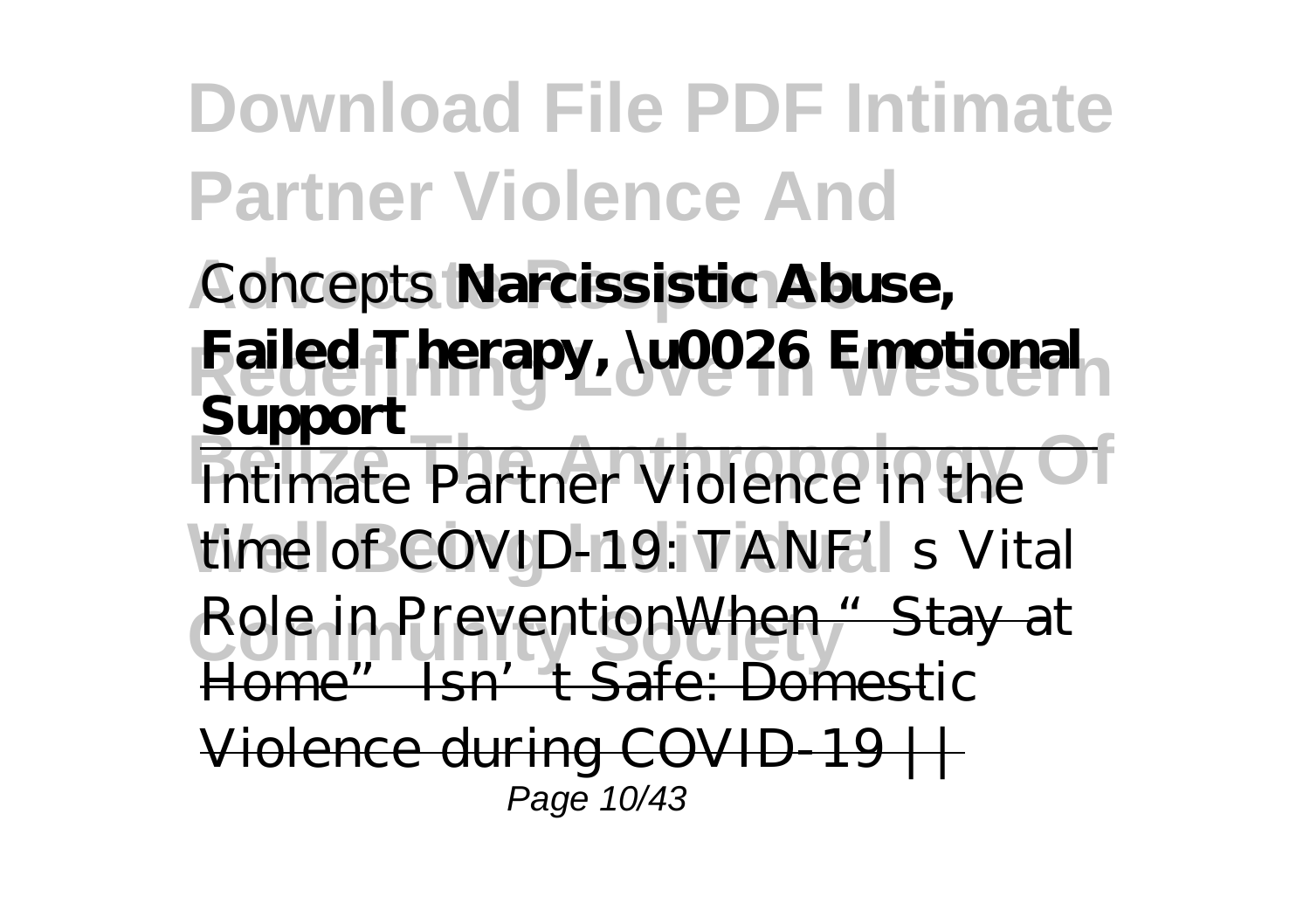**Radcliffe Institute How Black Men Should Navigate Intimate Partner** n **Bennis Spurling) - Pt. 1 The Gy Of** Malcolm Effect #9 | Changing The System From Within? | Hauwa featuring Attorn Shehu *Intimate Partner Violence And Advocate* Page 11/43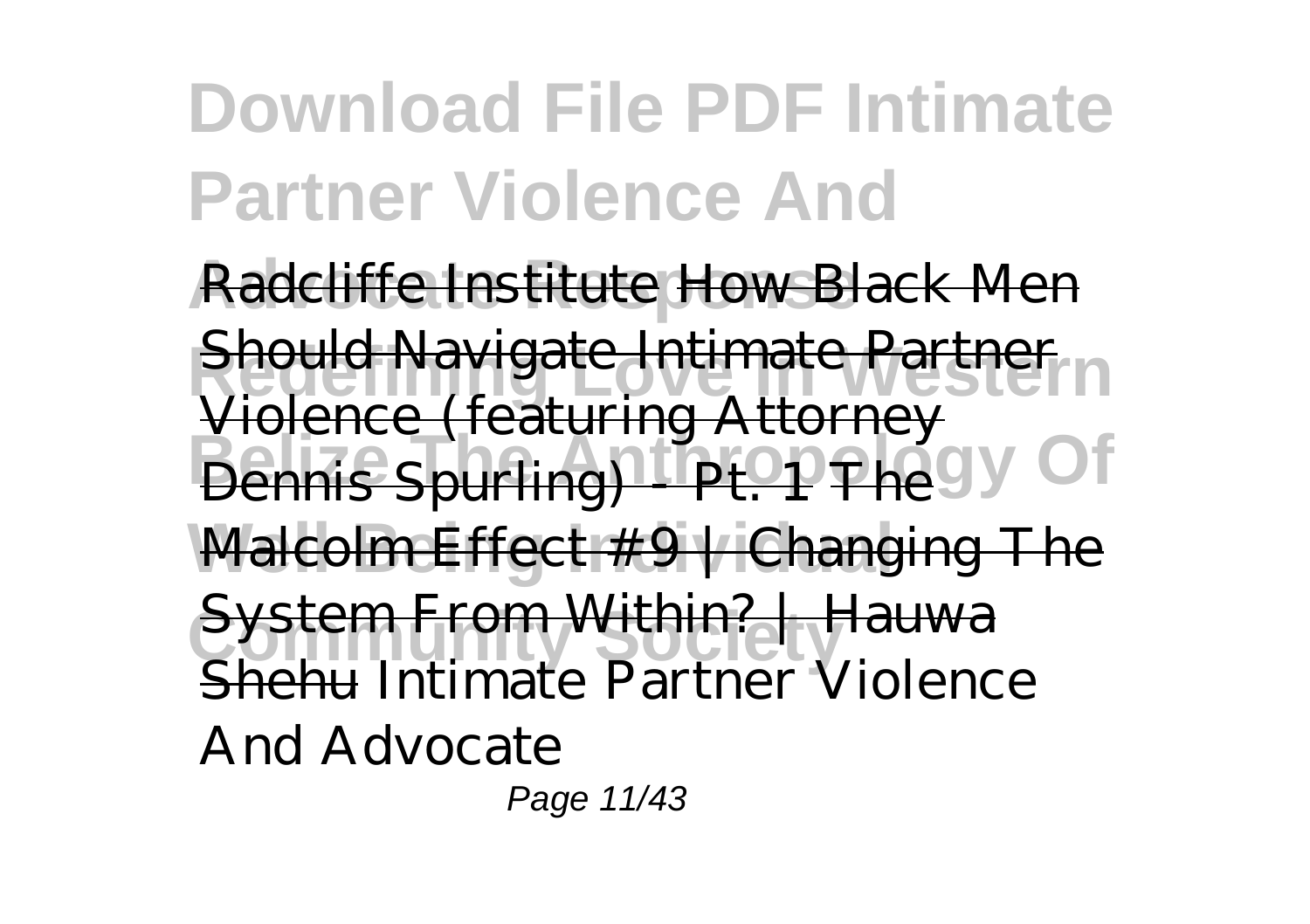**Download File PDF Intimate Partner Violence And** Preventing intimate partner and sexual violence against women:ern **Belize The Anti-**<br>evidence is an important tool for violence prevention researchers, practitioners and advocates. This taking action and generating manual outlines the nature, magnitude, risks and consequences Page 12/43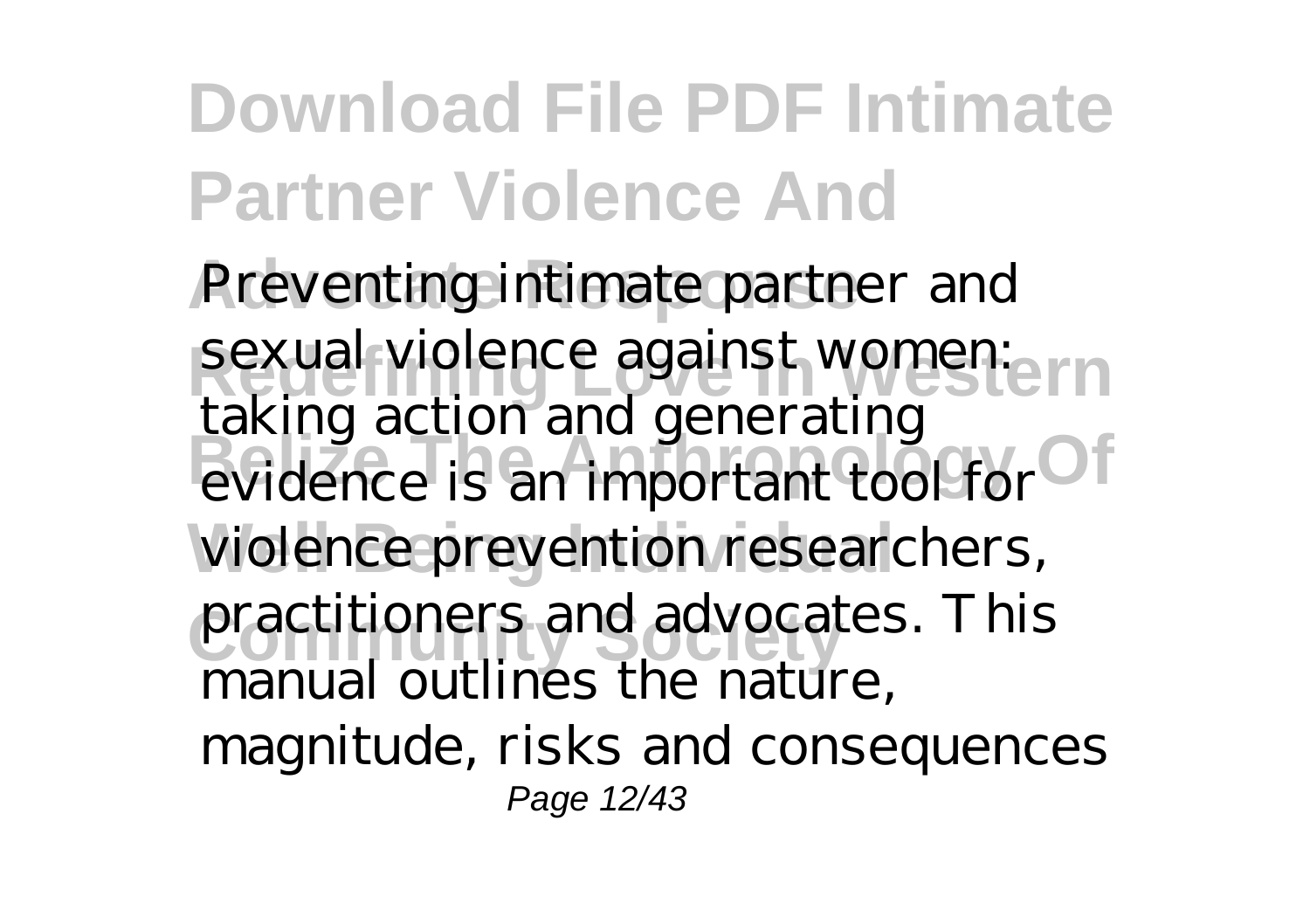of intimate partner and sexual violence. It outlines strategies to m **BELIZE THE ANTIFICATE THE ANTIFICATE** these can be tailored to the needs, capacities and resources of prevent these forms of violence particular settings.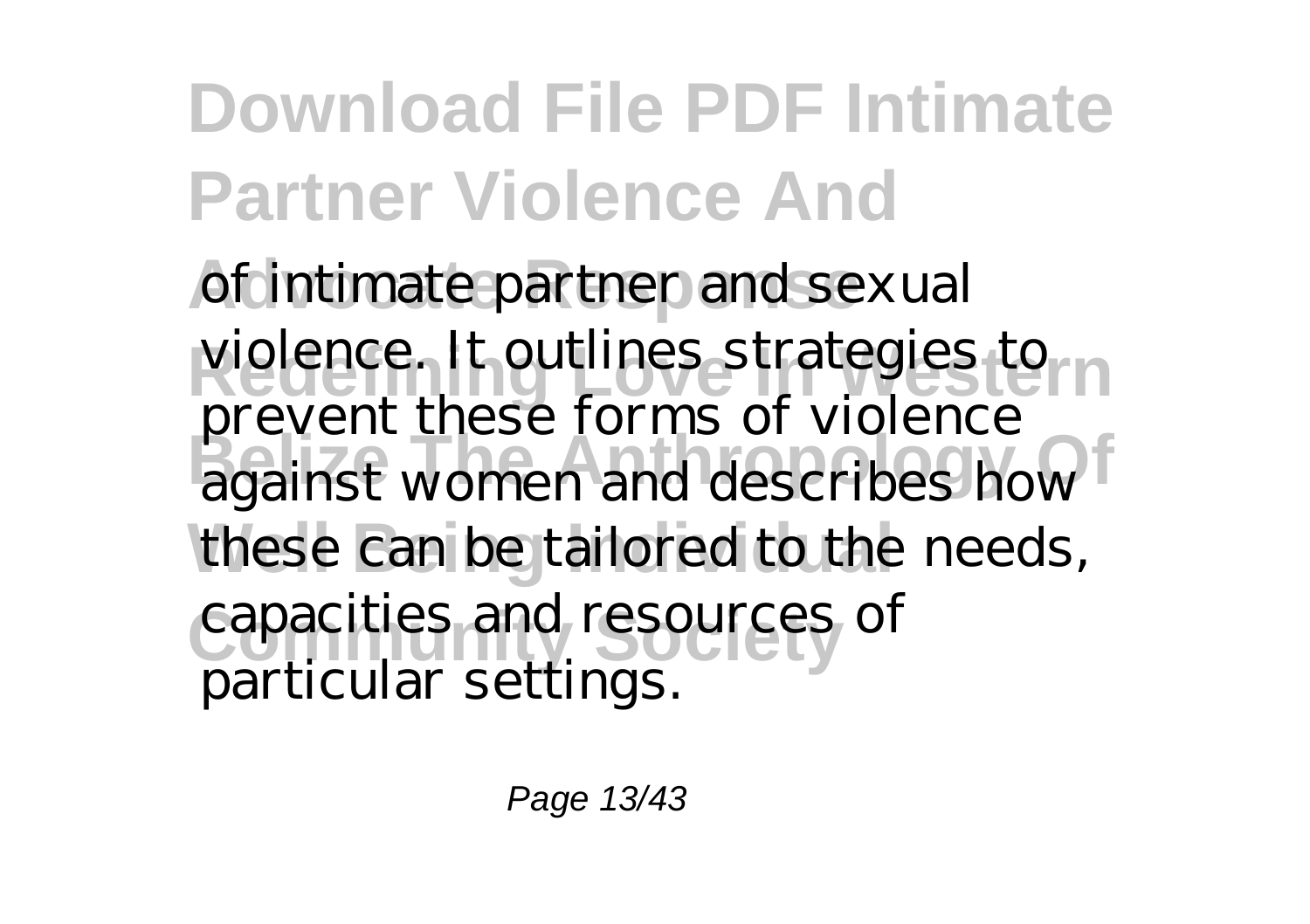**Advocate Response** *WHO | Preventing intimate partner* and sexual violence ... In Western **Belize The Anthropology Of** a critical public health and human rights concern globally, including for refugee women in low-Intimate partner violence (IPV) is resource settings. Little is known about effective interventions Page 14/43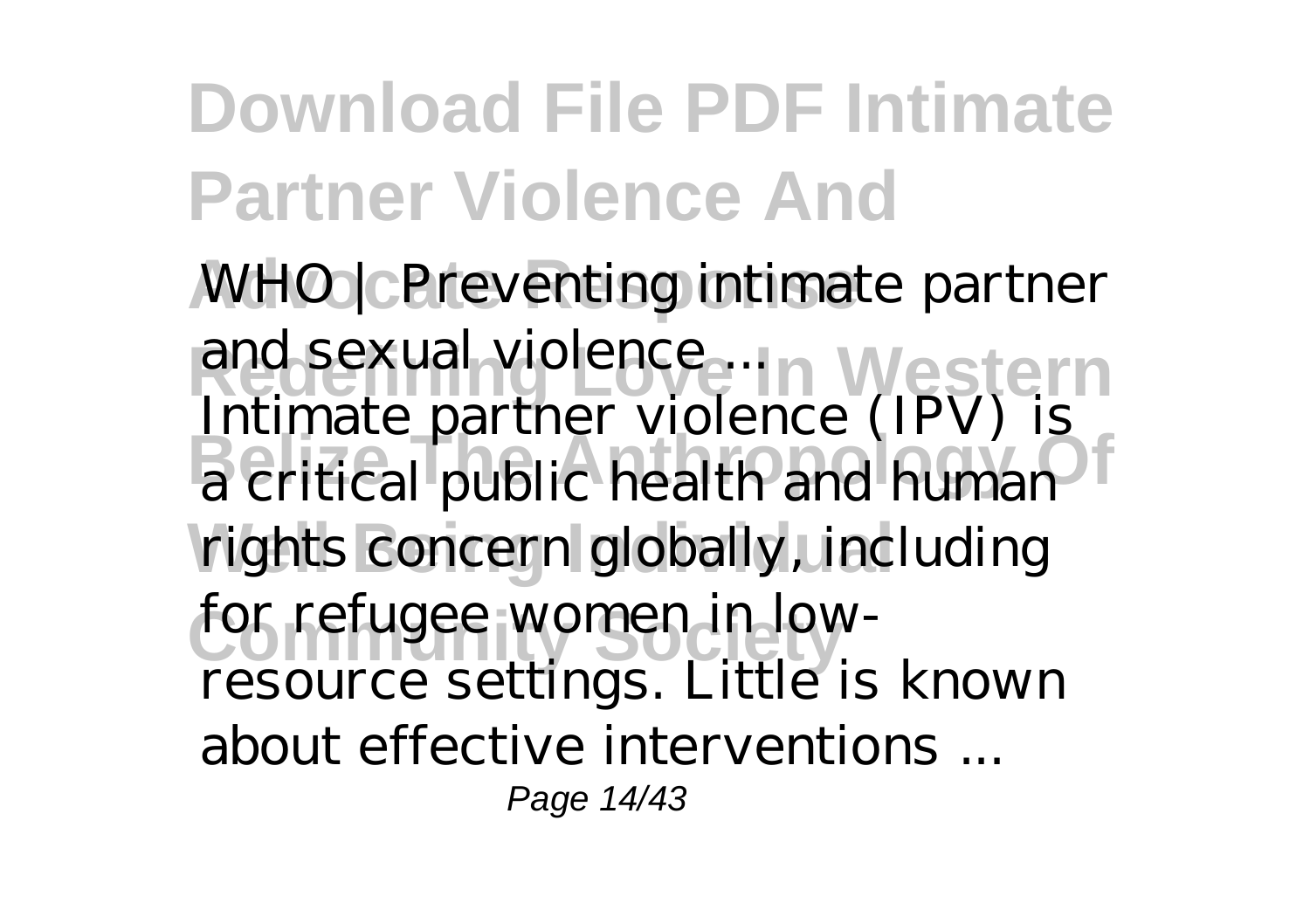**Download File PDF Intimate Partner Violence And Advocate Response Redefining Love In Western** *An integrated intervention to* **Press release issued 12 logy Of** November 2020 Women who experience sexual violence *reduce intimate partner ...* Press release issued: 12 combined with other forms of intimate partner violence suffer Page 15/43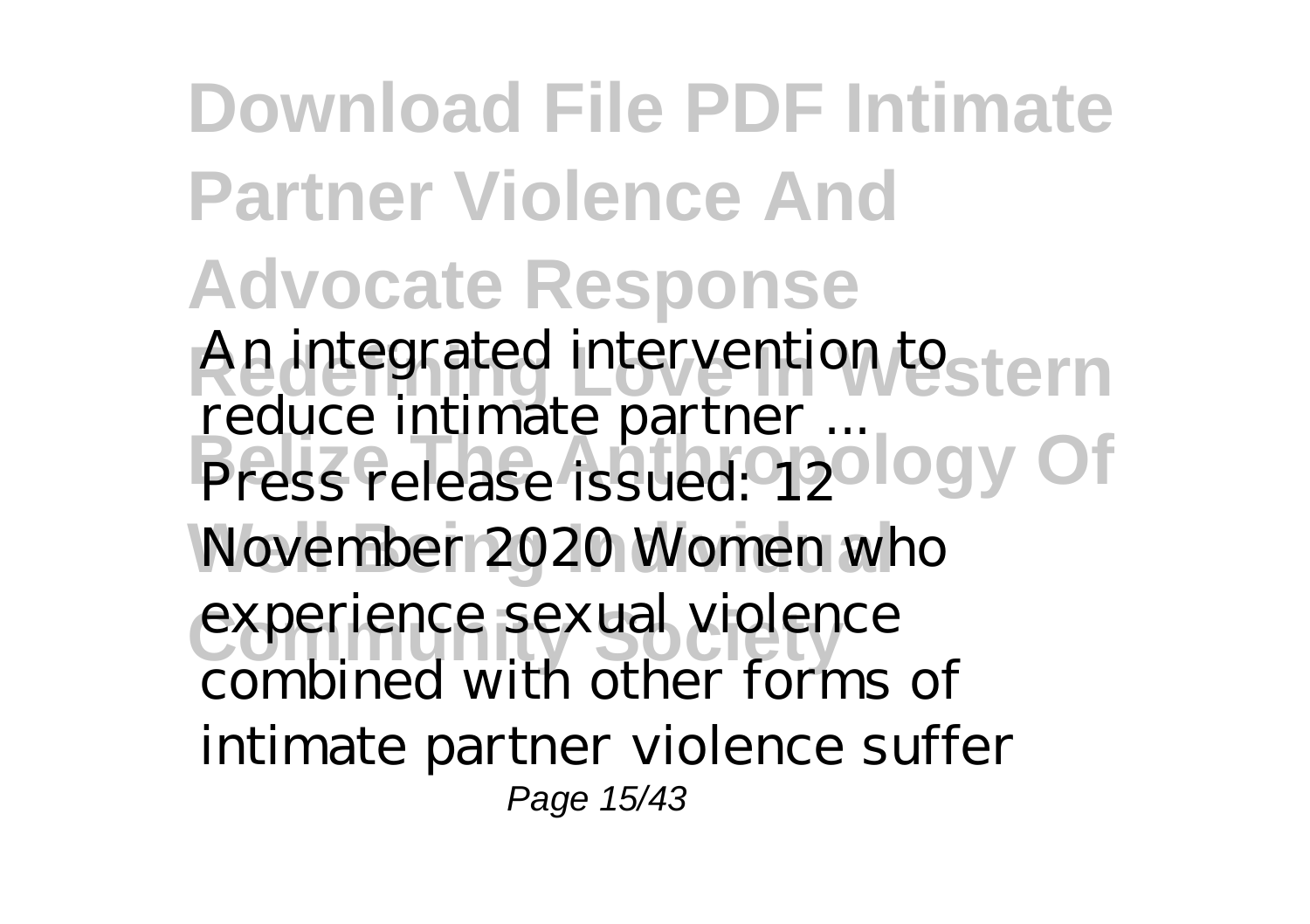greater damage to their health and are much more likely to attempt <sub>rn</sub> buche, according to a stady fea of Bristol's Centre for Academic Primary Care published today [12] suicide, according to a study led November] in the International Journal of Epidemiology. Page 16/43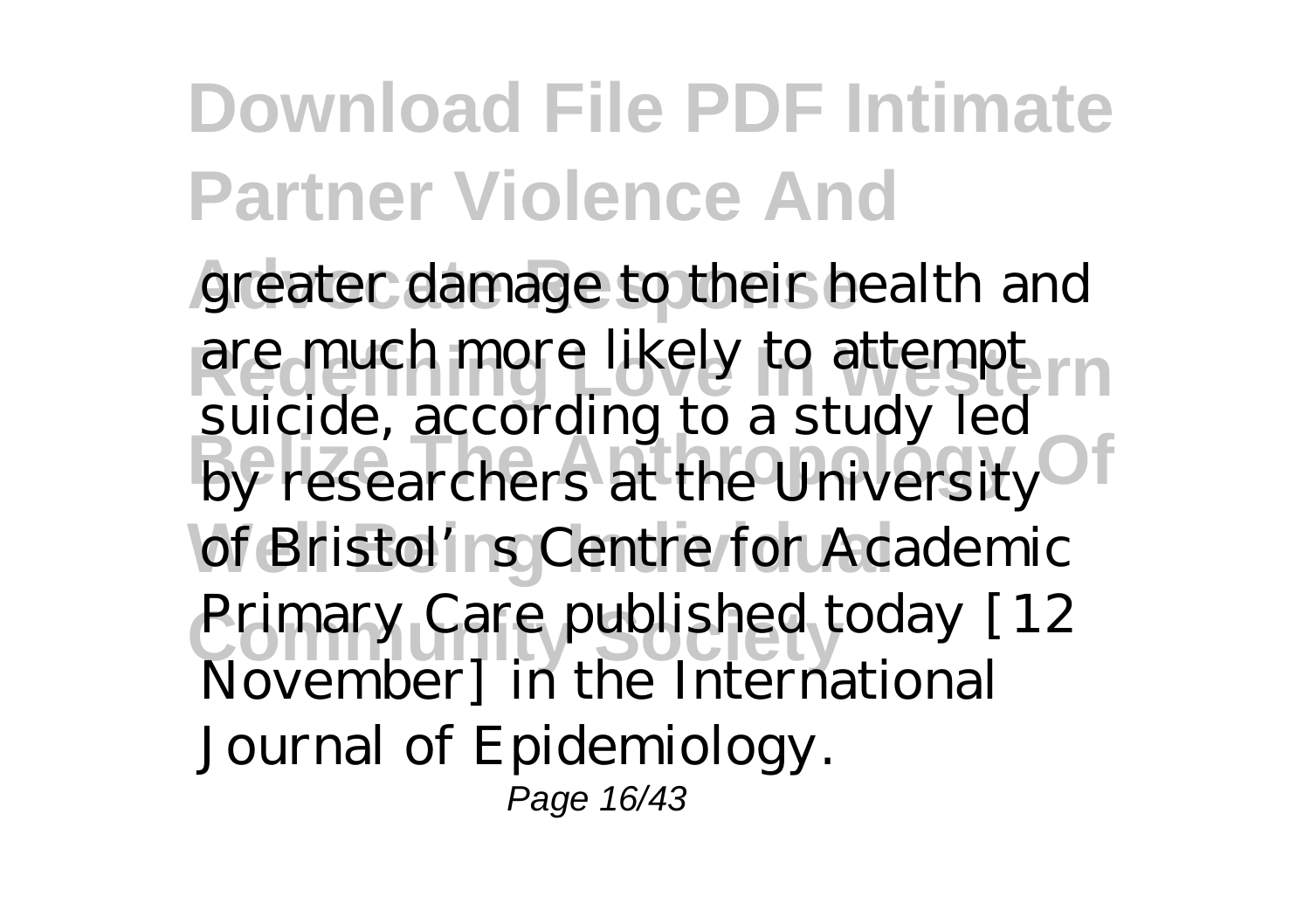**Download File PDF Intimate Partner Violence And Advocate Response Redefining Love In Western** *November: Intimate partner* **Beling The WS and Teatures** ... violence—psychological, physical or sexual violence perpetrated by a *violence | News and features ...* Intimate partner current or former partner—is the most common form of violence Page 17/43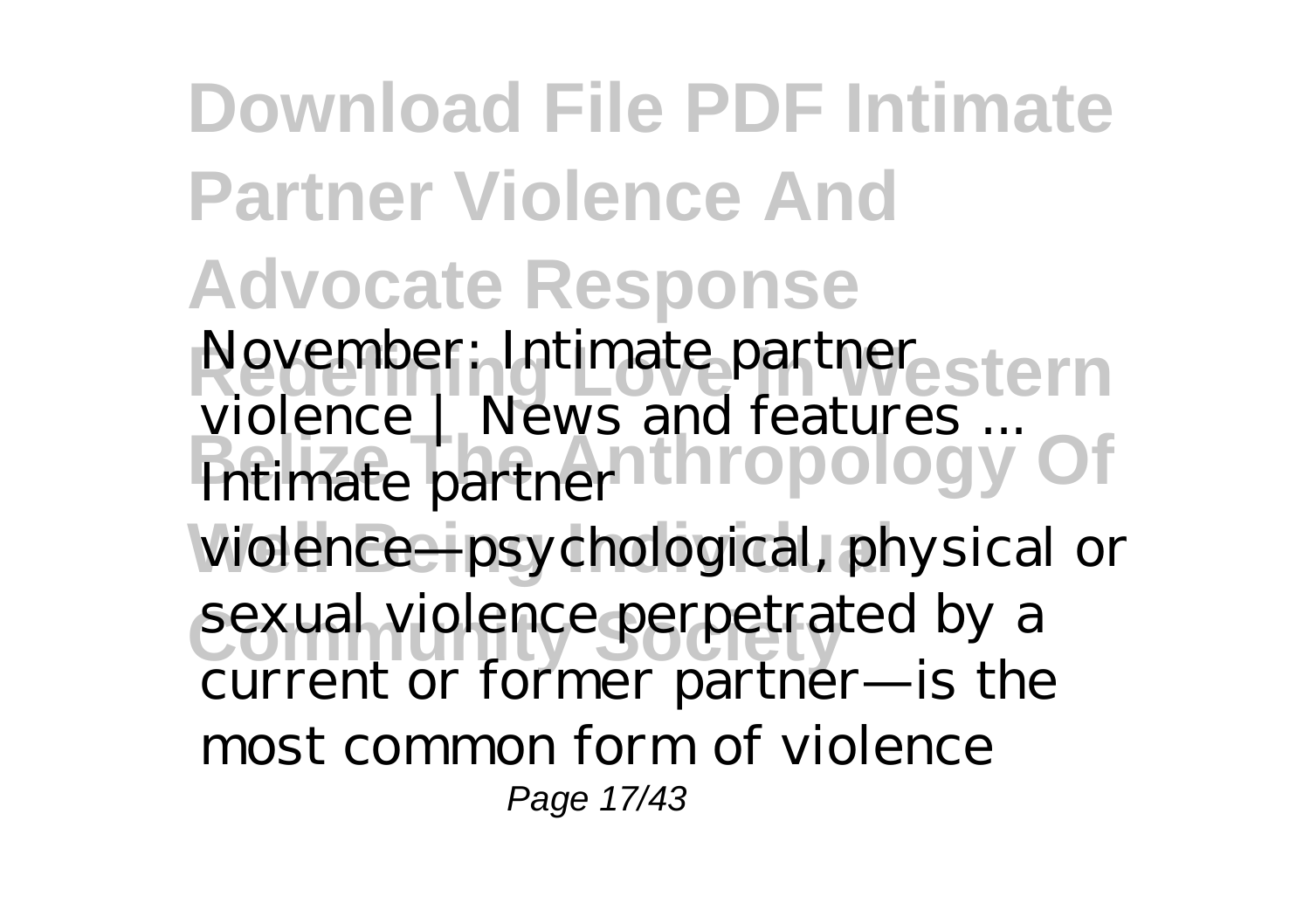**Download File PDF Intimate Partner Violence And** experienced by women e worldwide... The study ... Western *Combined intimate partner* ogy Of **Well Being Individual** *violence that includes sexual ...* **Family and consumer sciences** (FCS) professionals frequently work as advocates for survivors of Page 18/43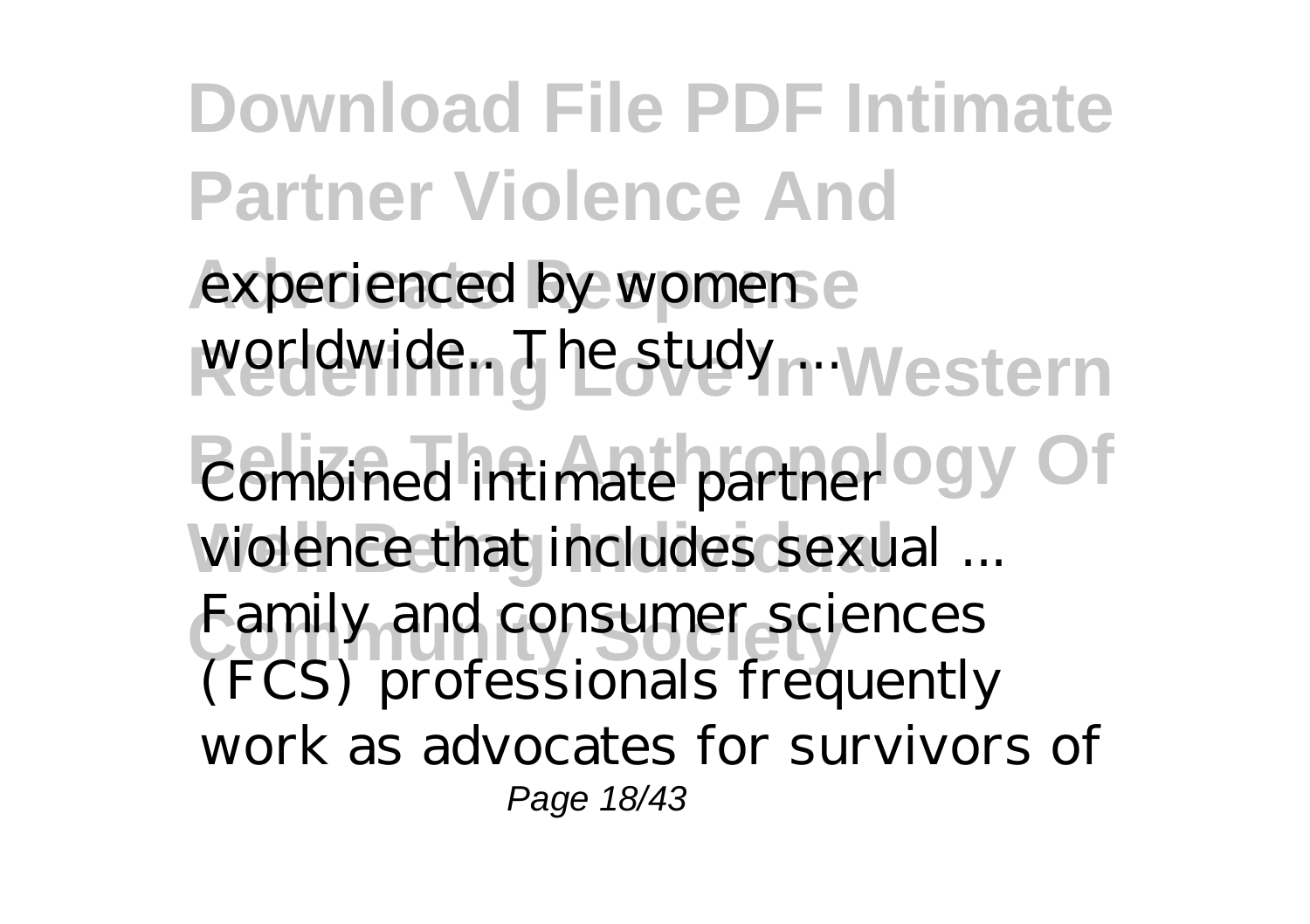intimate partner violence (IPV). The purpose of this study was to n **Belize The Anthropology Of** explore IPV advocacy at the...

*(PDF) Preparing FCS*<sup>d</sup>ual Professionals: Understanding *Intimate ...*

National Prevention Town Hall Page 19/43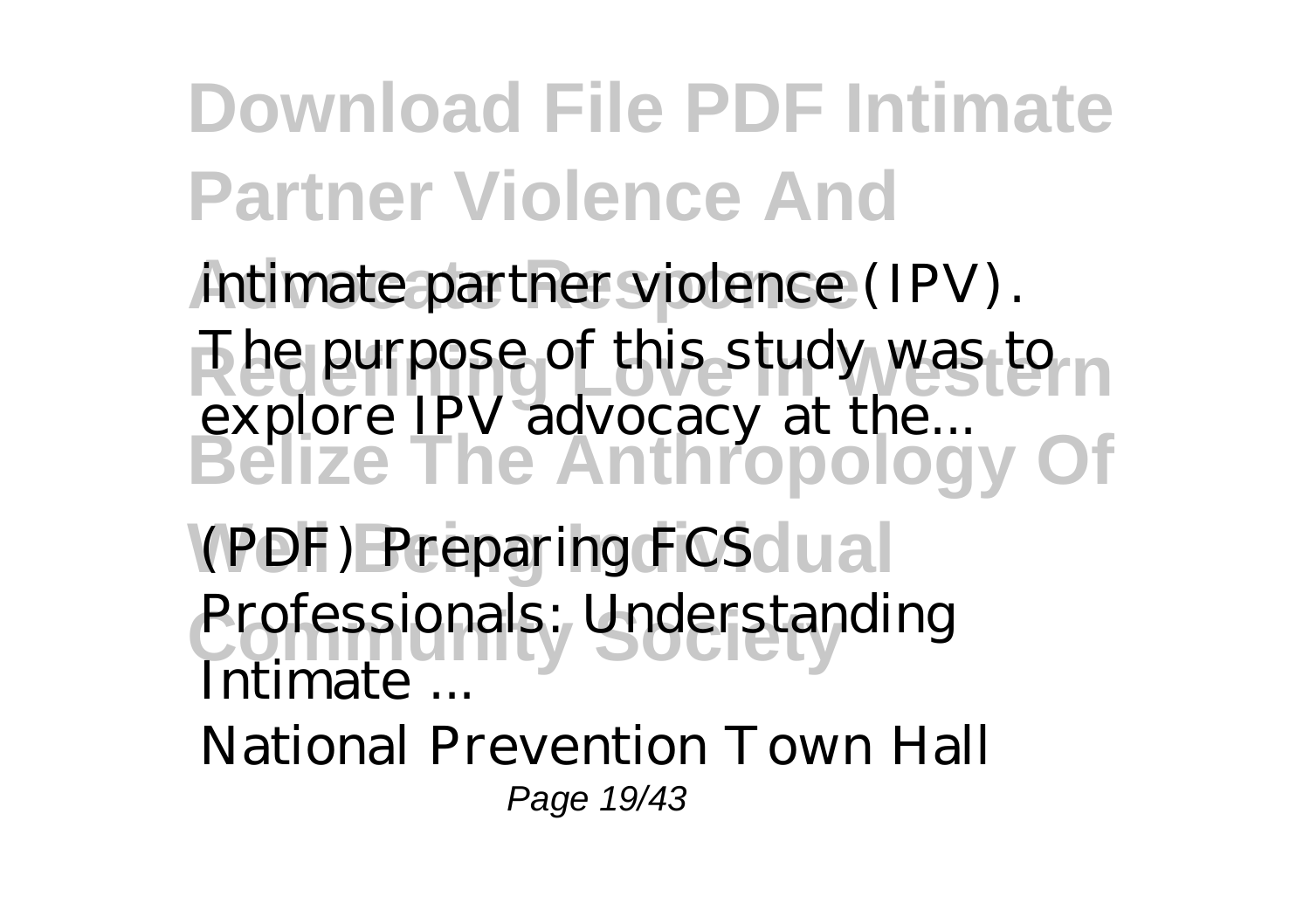**Download File PDF Intimate Partner Violence And** Join us on September 14th as we **Redefining Love In Western** pivot our intimate partner violence prevention work in response to the laid bare, especially for Black individuals across the country. prevention work in response to the

*Faith and Intimate Partner* Page 20/43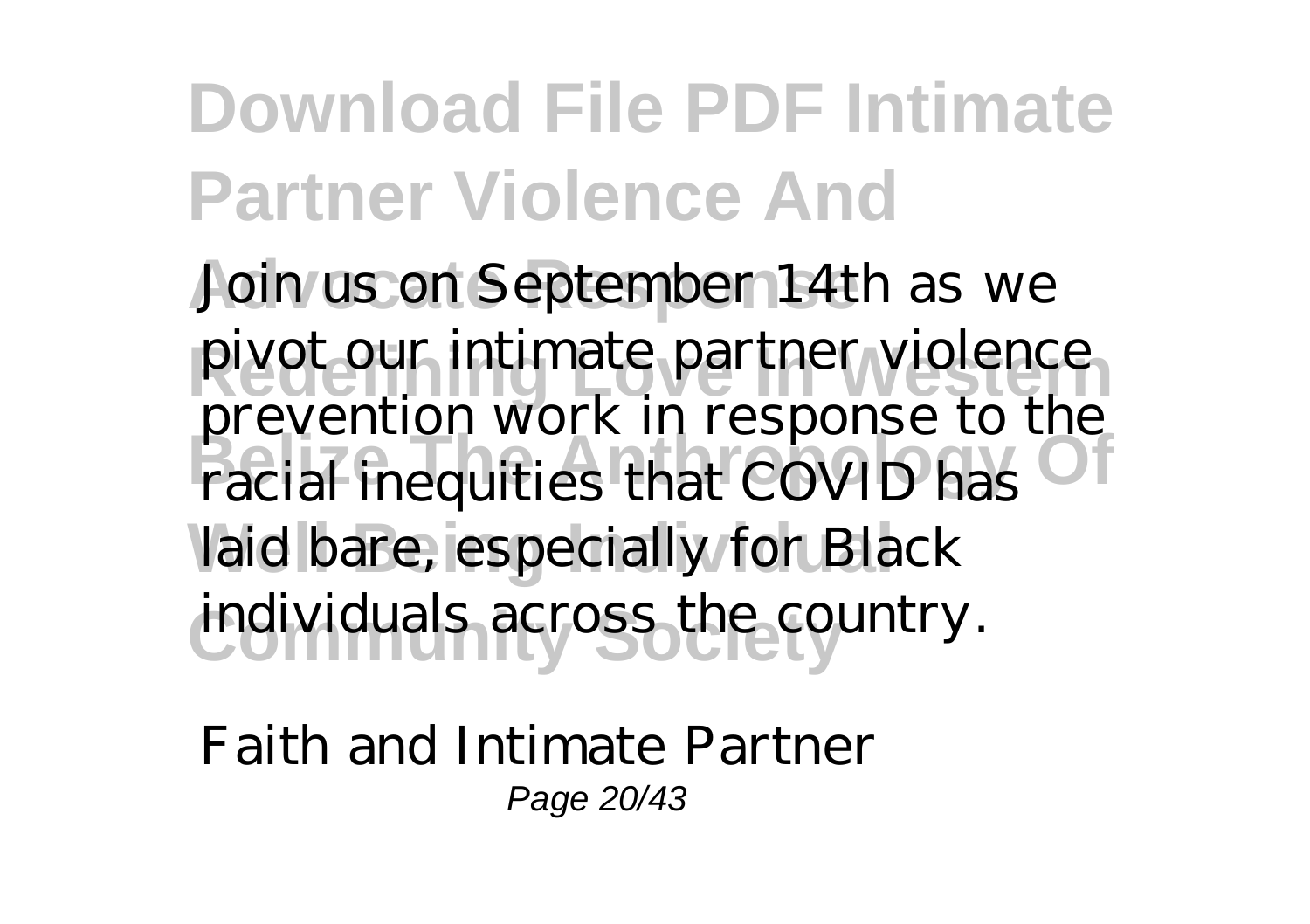**Download File PDF Intimate Partner Violence And Advocate Response** *Violence Handbook for Advocates* **Redefining Love In Western** *...* **B** domestic violence by a current or former spouse or partner in an intimate relationship against the Intimate partner violence (IPV) is other spouse or partner. IPV can take a number of forms, including Page 21/43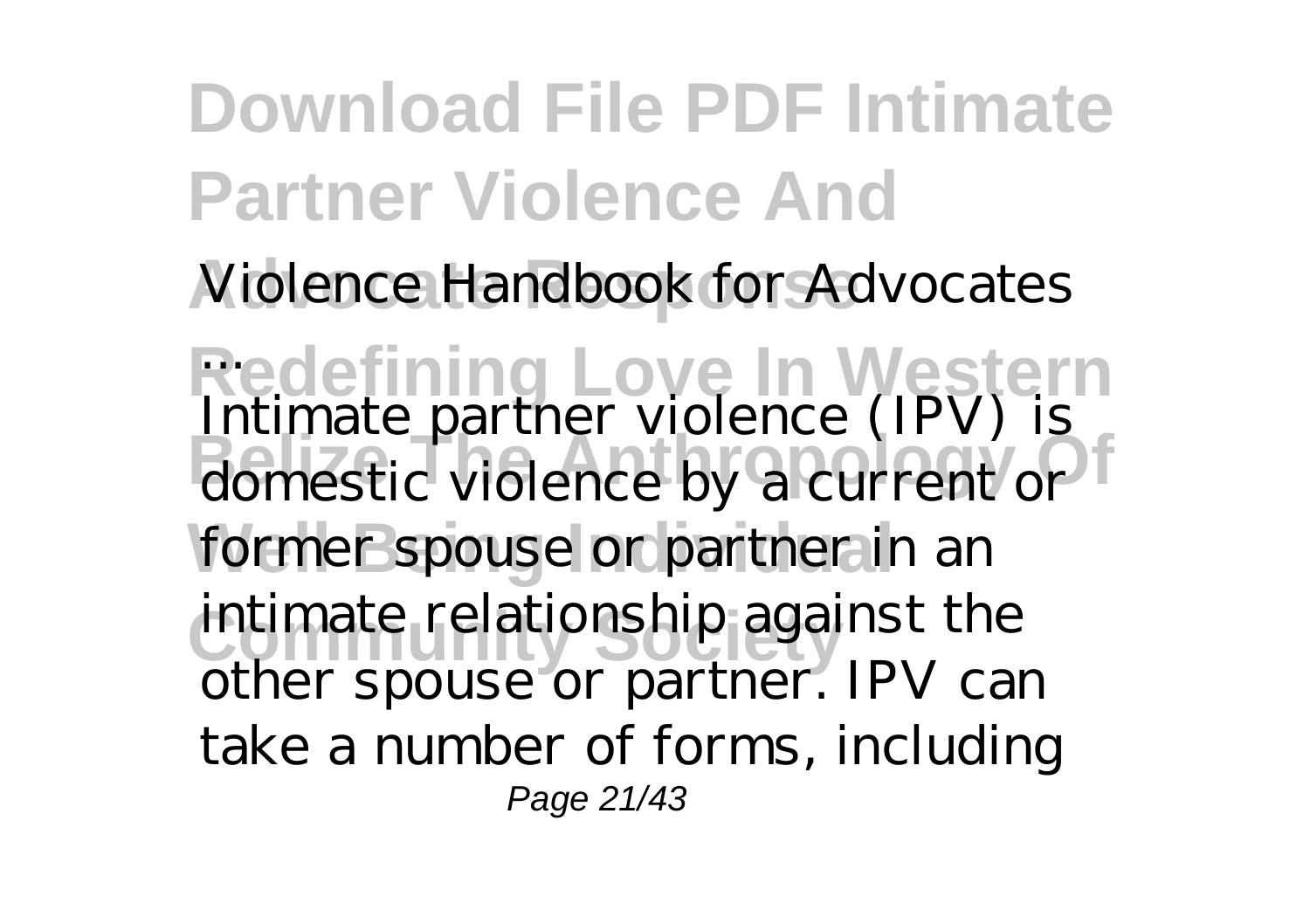**Download File PDF Intimate Partner Violence And** physical, verbal, emotional, economic and sexual abuse.The defines IPV as "... any behaviour<sup>of</sup> within an intimate relationship that **Community Society** causes physical, psychological or World Health Organization (WHO) ...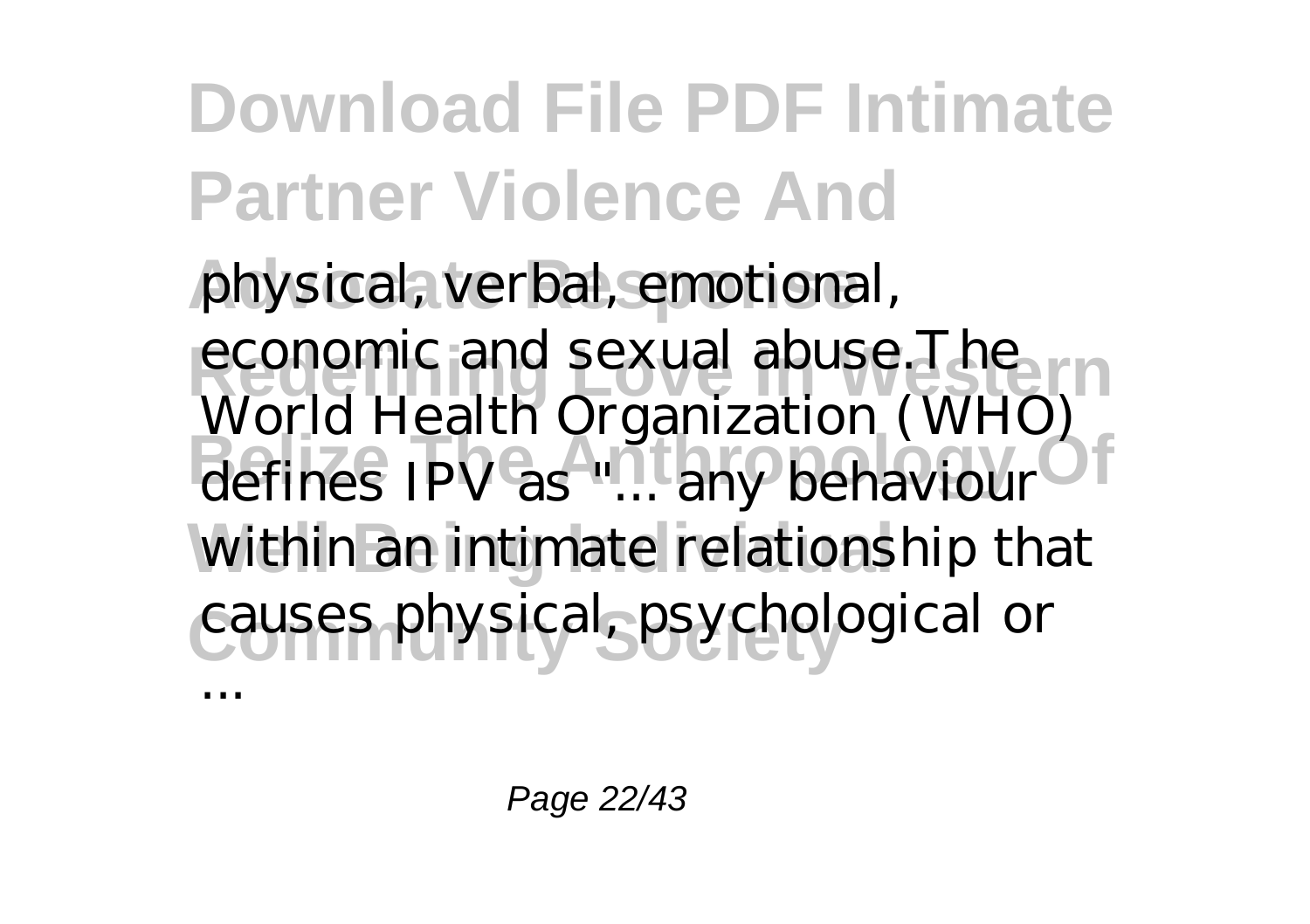**Download File PDF Intimate Partner Violence And Advocate Response** *Intimate partner violence - Wikipedia* **ng Love In Western Belize The Since St Victor Assistance** Of confidential information, a The Office of Victim Assistance

**Community Society** consultation, support, advocacy and short term counseling services to University of Colorado Boulder Page 23/43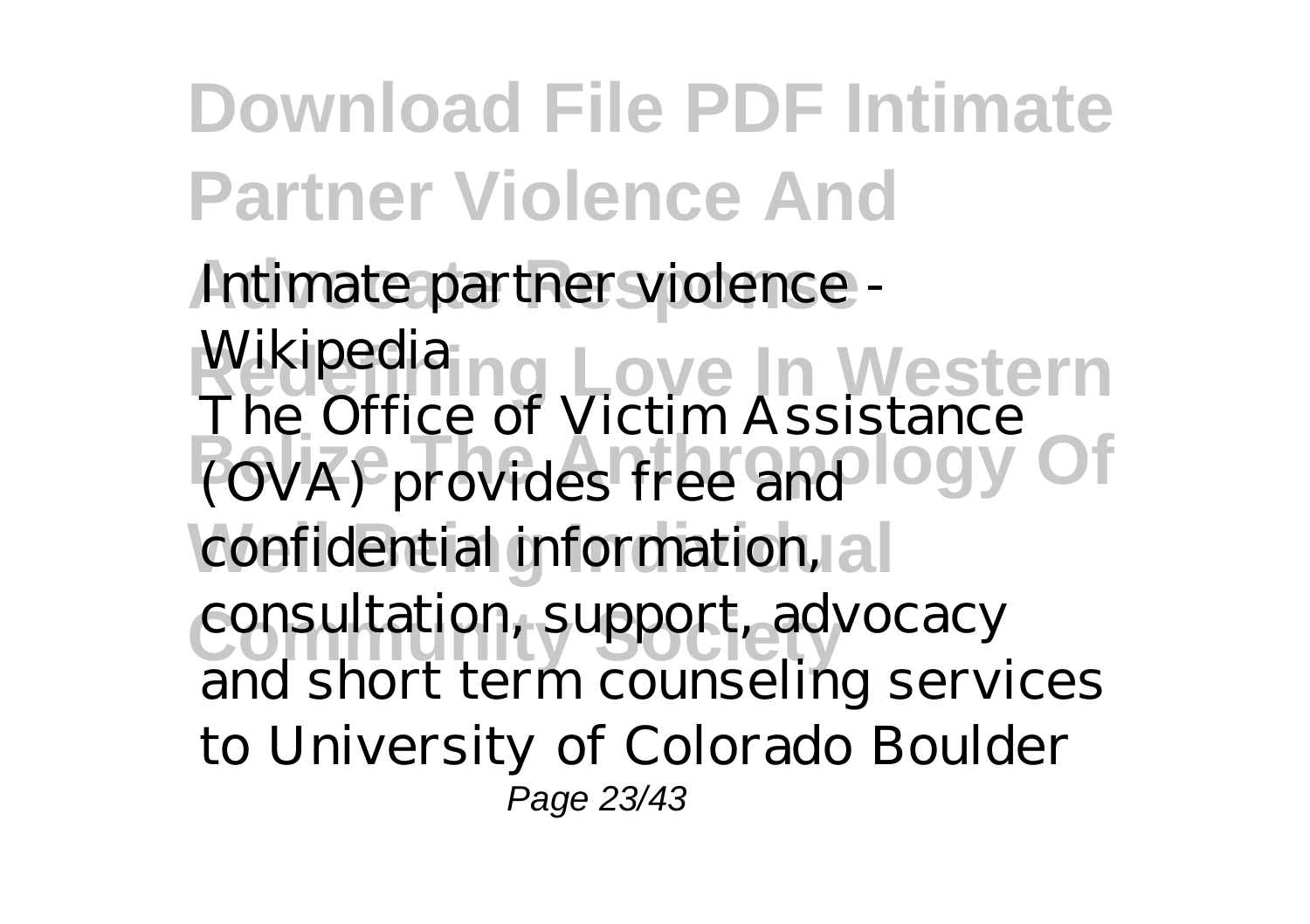**Advocate Response** undergraduate and graduate students, faculty and staff who ern disturbing or life-disruptive event, including intimate partner abuse. Call 303-492-8855 to connect with have experienced a traumatic, an OVA advocate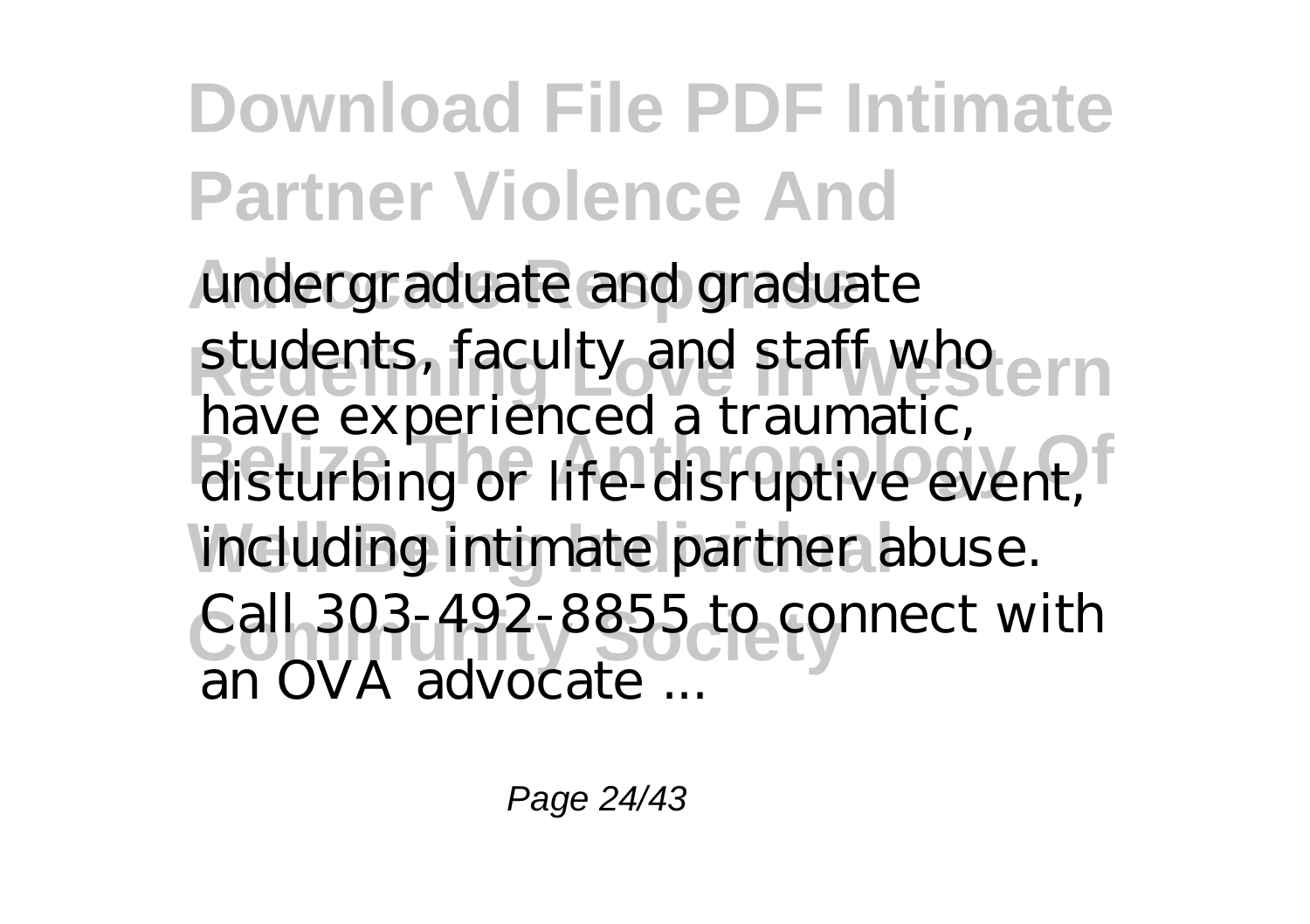**Advocate Response** *What to do if you think someone is experiencing domestic ...* Western **Buyocuce** *Belings* The Antiunderstanding of their identities and faith traditions. Cultural Advocates must recognize this influence and respect survivors' Competence is essential. Cultural competency is critical to providing Page 25/43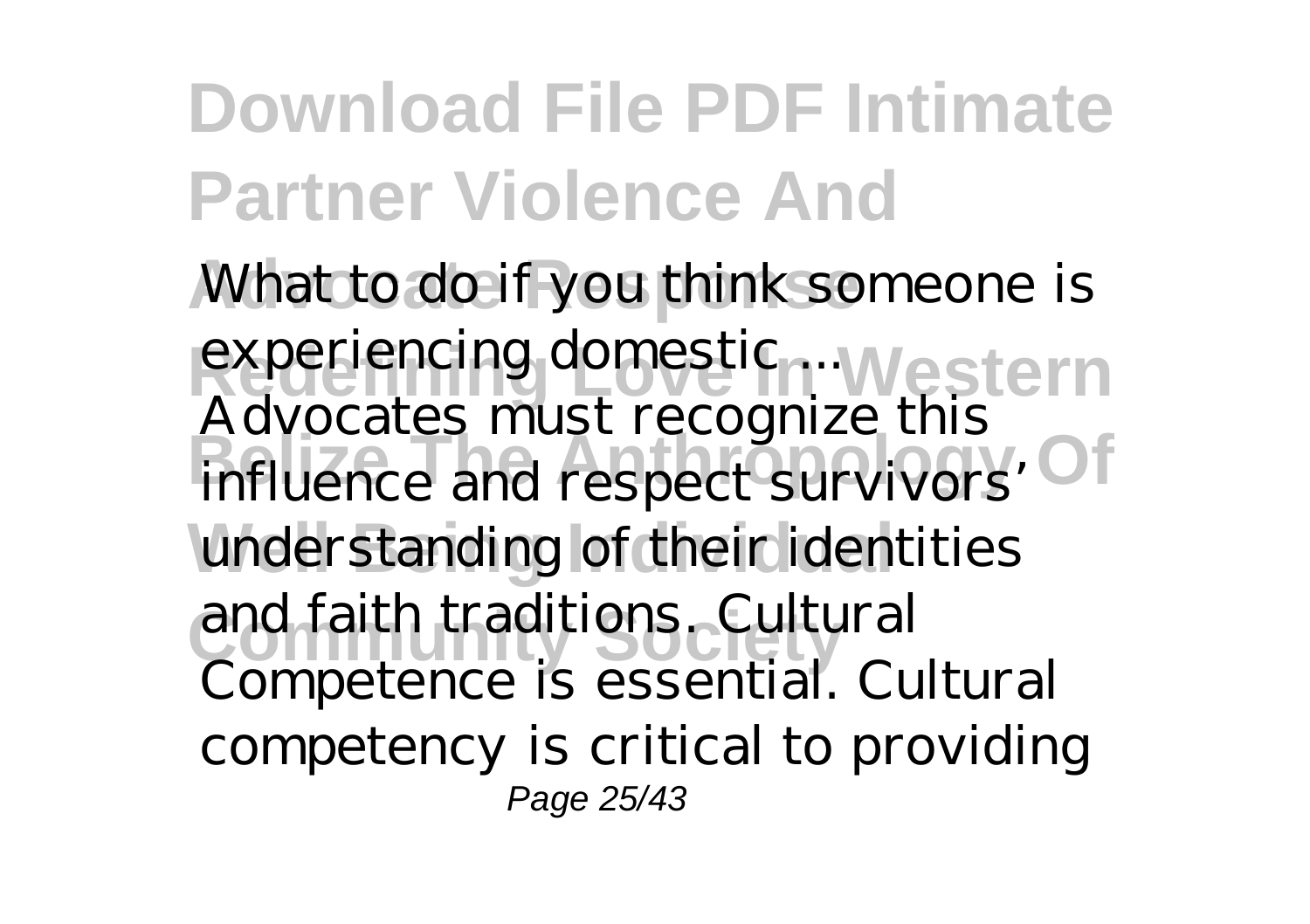sensitive, safe, and informed services to survivors of intimate **Belize The Anthropology Of** partner violence.

**Well Being Individual** *Faith and Intimate Partner <u>Violence</u>* Inty Society The Advocacy Center provides a safe space for LGBTQ identified Page 26/43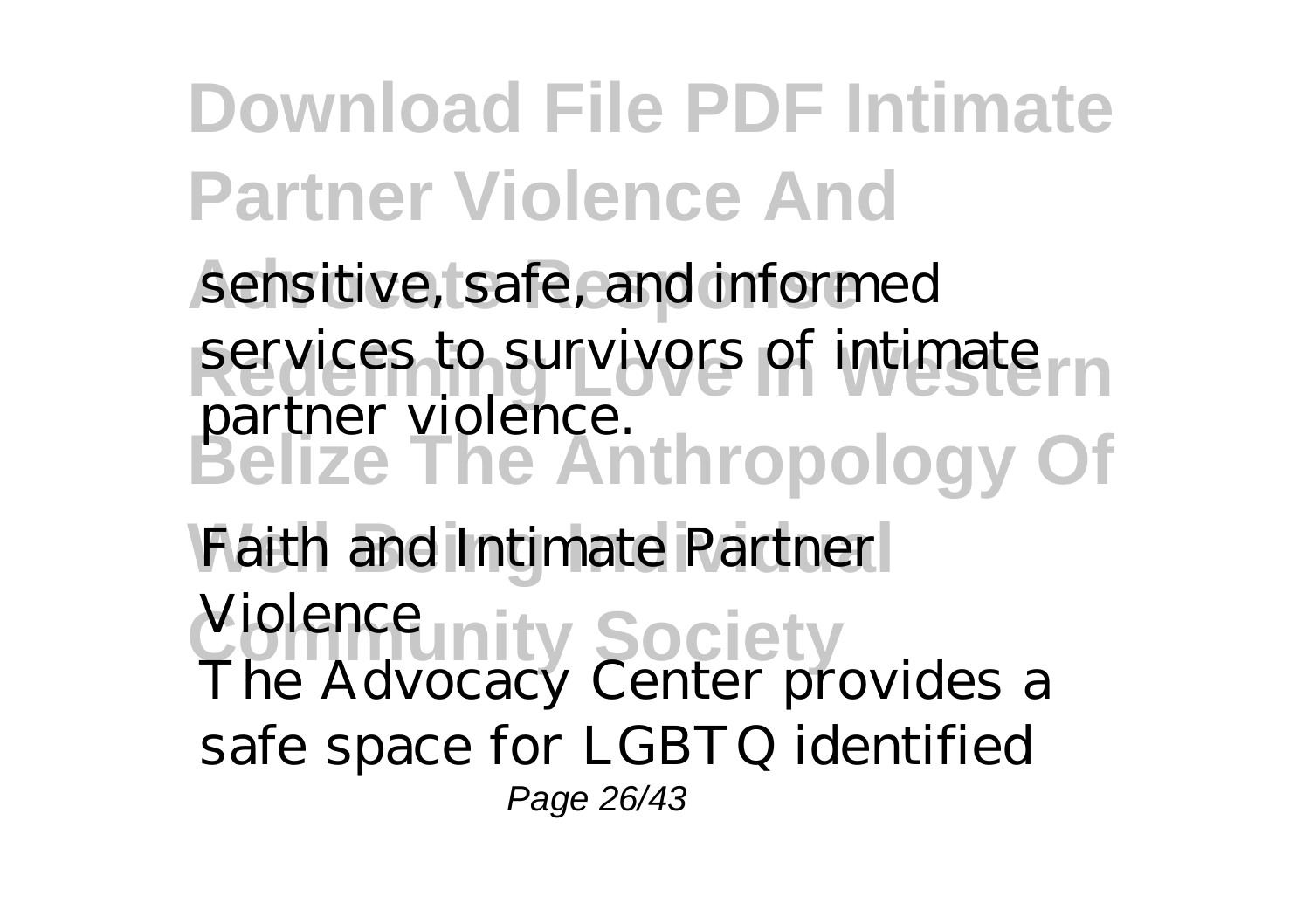**Download File PDF Intimate Partner Violence And** survivors to receive informed and compassionate services regardless orientation. To speak with an advocate call our 24 Hour Hotline. To learn more about Intimate of their gender identity or sexual Partner Violence in the LGBTQ identified community visit: Page 27/43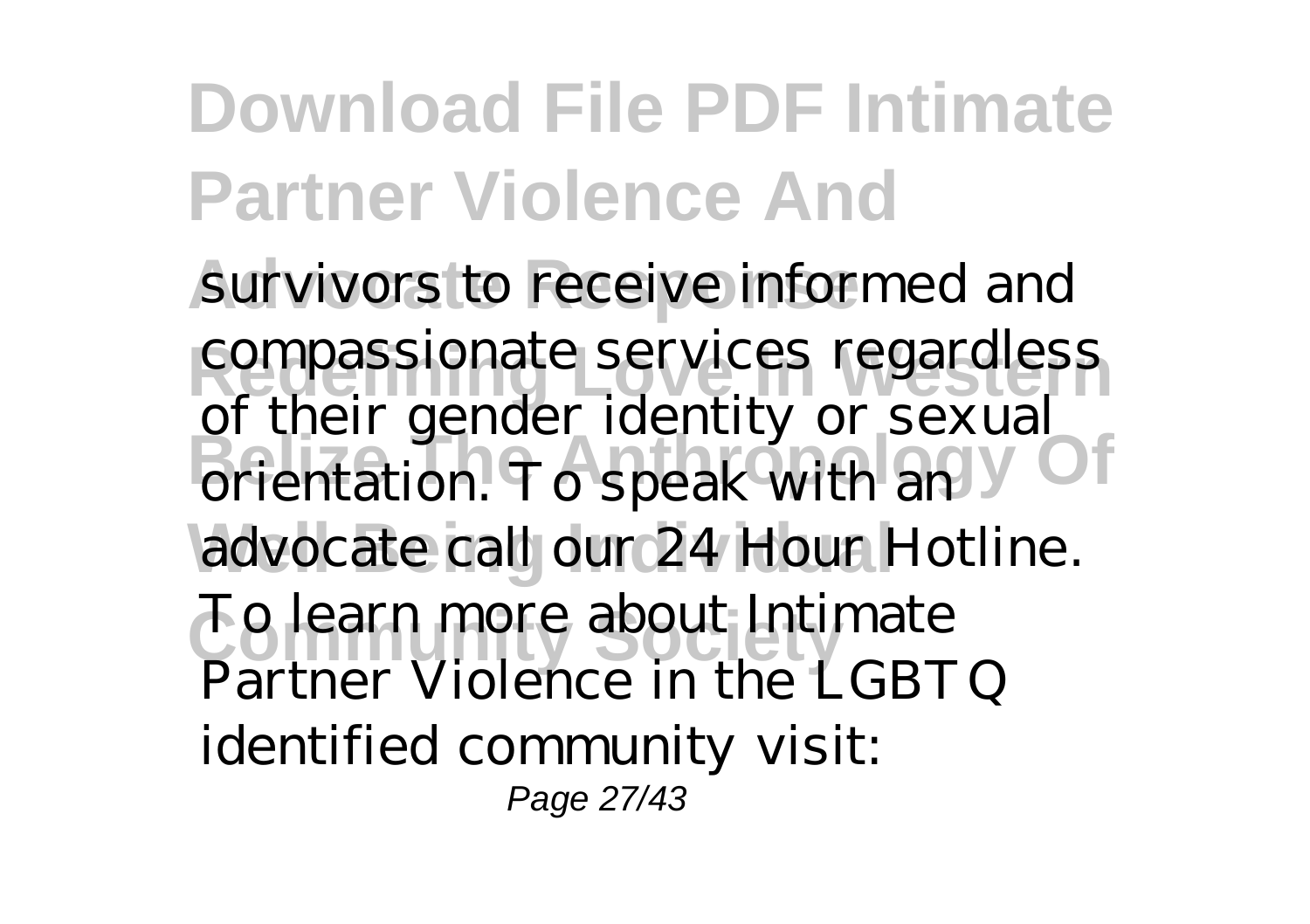**Download File PDF Intimate Partner Violence And Advocate Response Redefining Love In Western** *Domestic/ Intimate Partner* **Bomestic Violence (also called)** intimate partner violence, domestic abuse or relationship abuse) refers *Violence – Advocacy Center* to behaviors used by one person to exert power and control over Page 28/43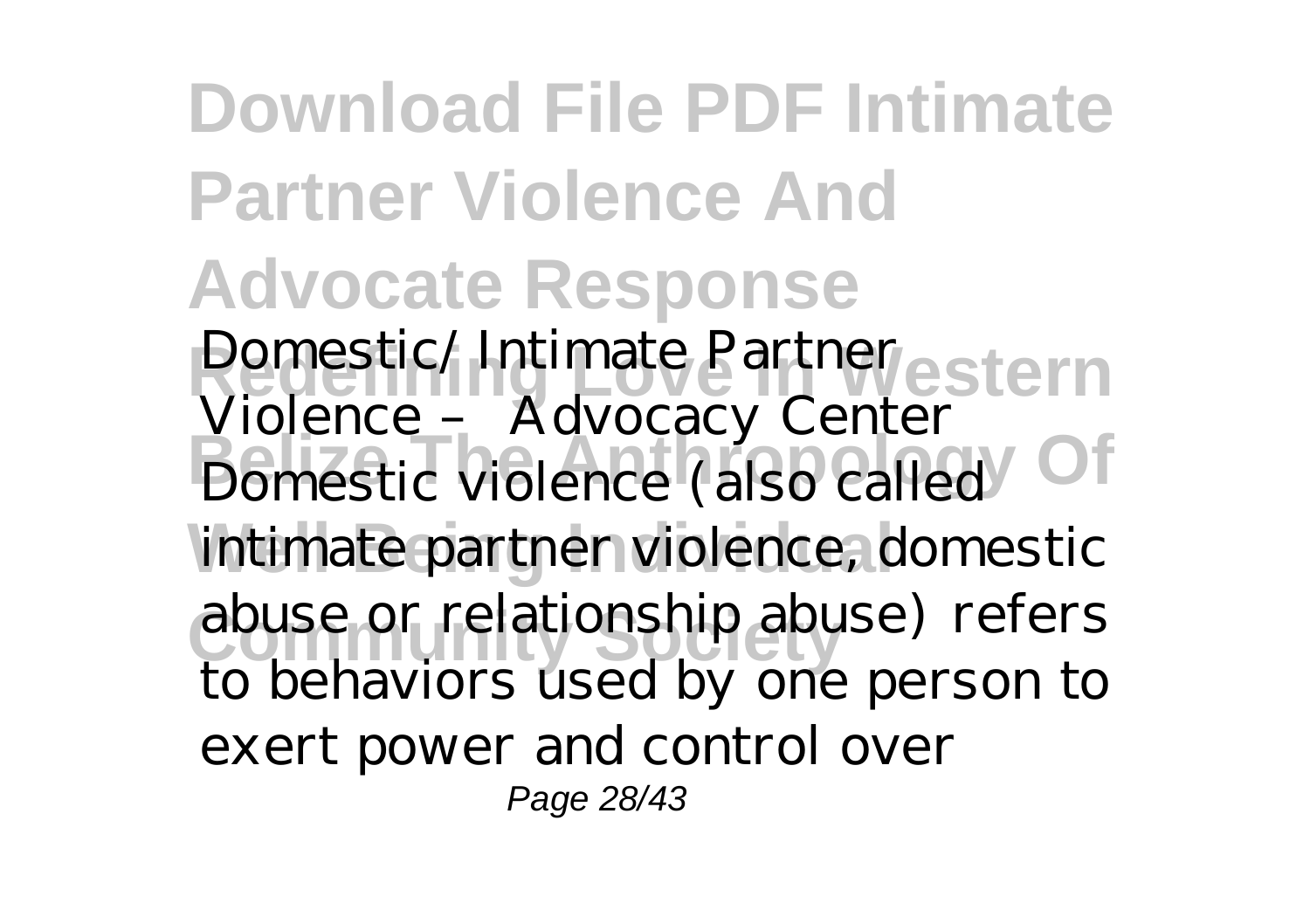**Download File PDF Intimate Partner Violence And** another person. This type of abuse can occur among different gender<sub>n</sub> doesn't require sexual intimacy. Learn more about how to tell if it's abuse from the National Domestic or same gender couples and Violence Hotline.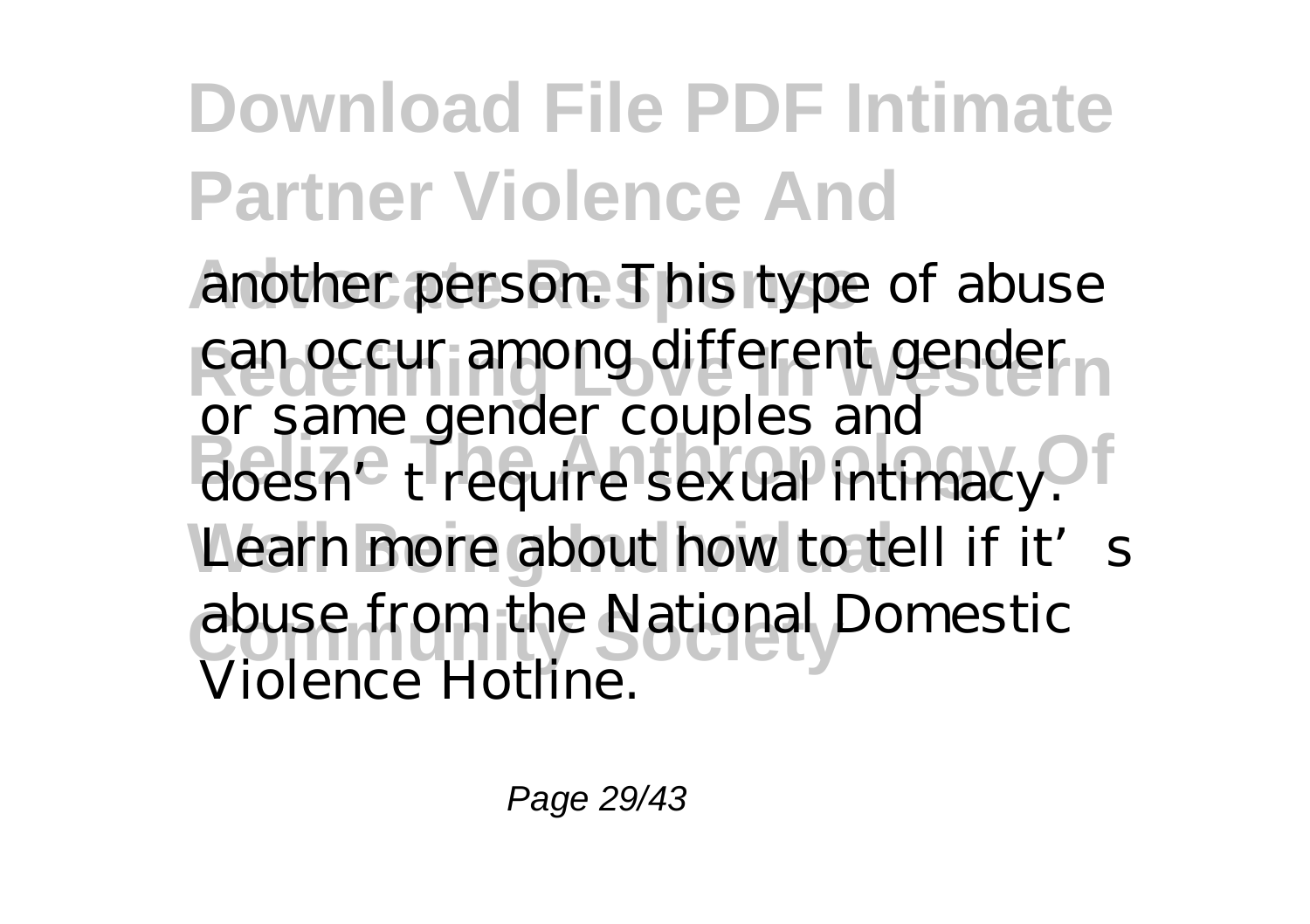**Download File PDF Intimate Partner Violence And Advocate Response** *intimate partner violence, domestic* **Redefining Love In Western** *violence, domestic ...* **B**elize Violence, is a pattern of abusive behaviors (or tactics) that are used to hurt, intimidate, Domestic violence, or intimate frighten, and ultimately control an intimate partner. Abusers may use

Page 30/43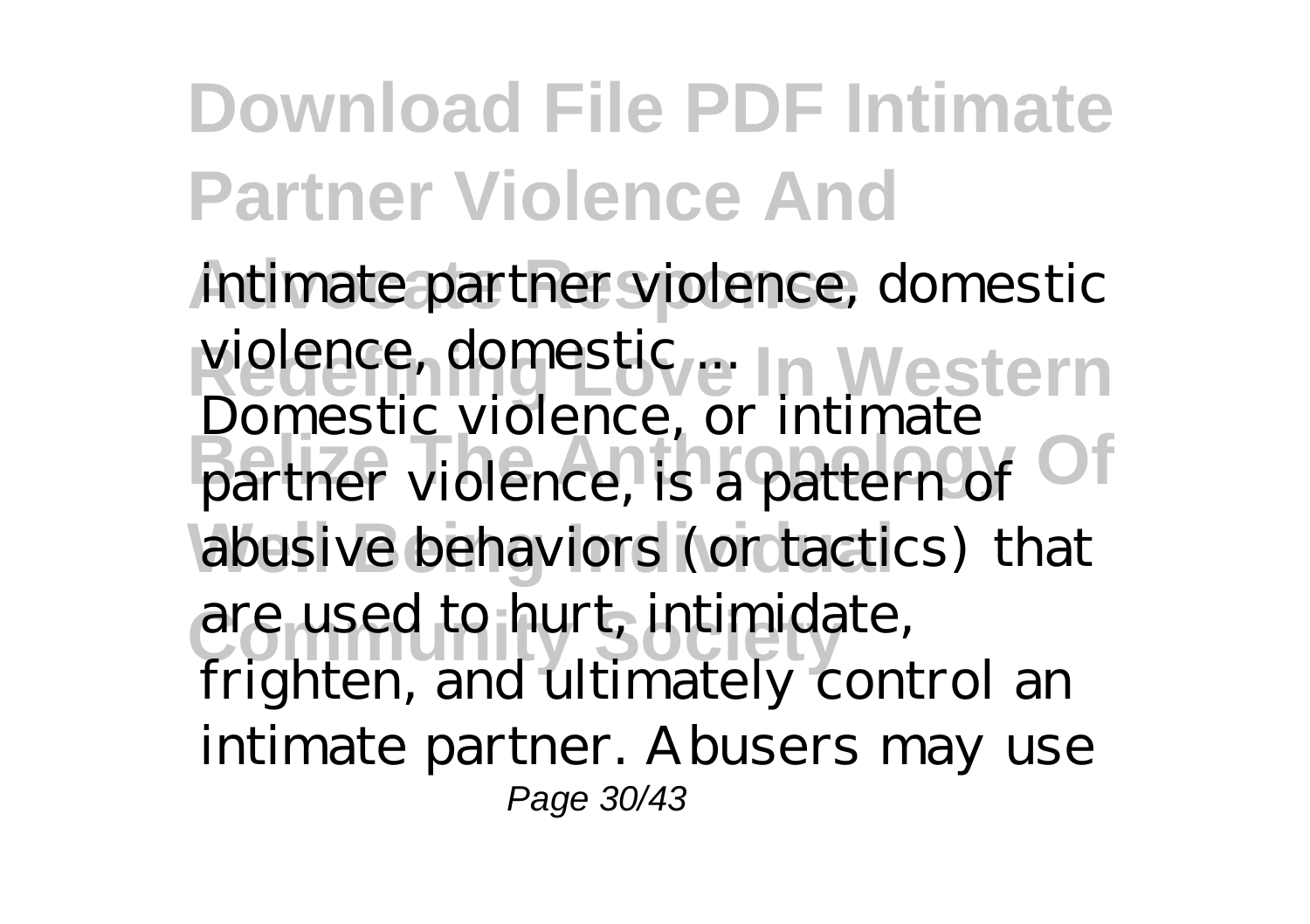physical, sexual, and psychological attacks, and tactics such as estern blame to gain or maintain control<sup>of</sup> over their partner.ividual economic abuse, isolation, and

**Community Society** *How to Help Victims of Intimate Partner Violence ...* Page 31/43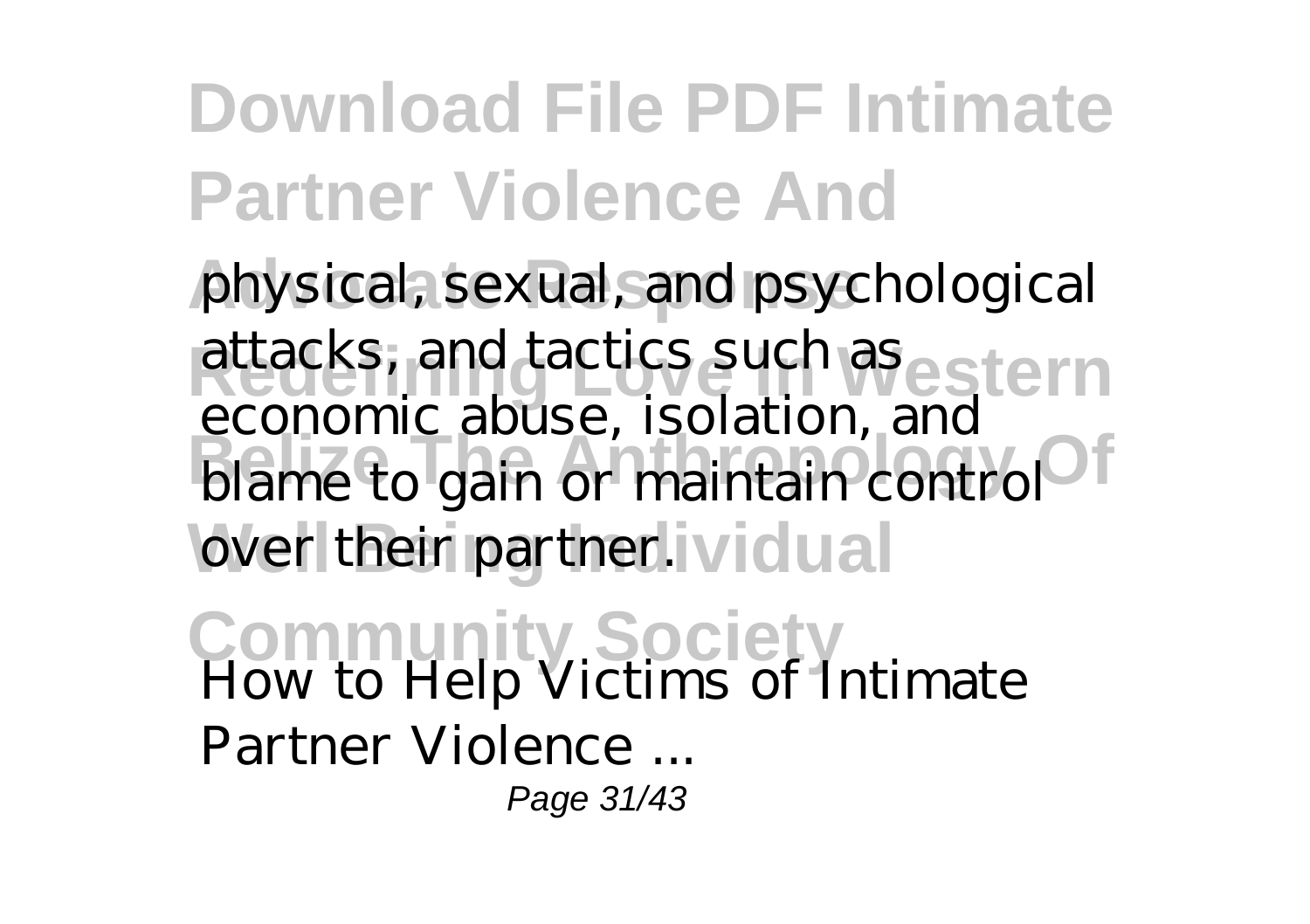**Download File PDF Intimate Partner Violence And** Intimate partner violence is a pattern of abusive behaviors based **Belize The Anti-** Control Within and Official Intimate y partner violence, sometimes called domestic violence or dating on power and control within an violence, is not limited to heterosexual couples. It can Page 32/43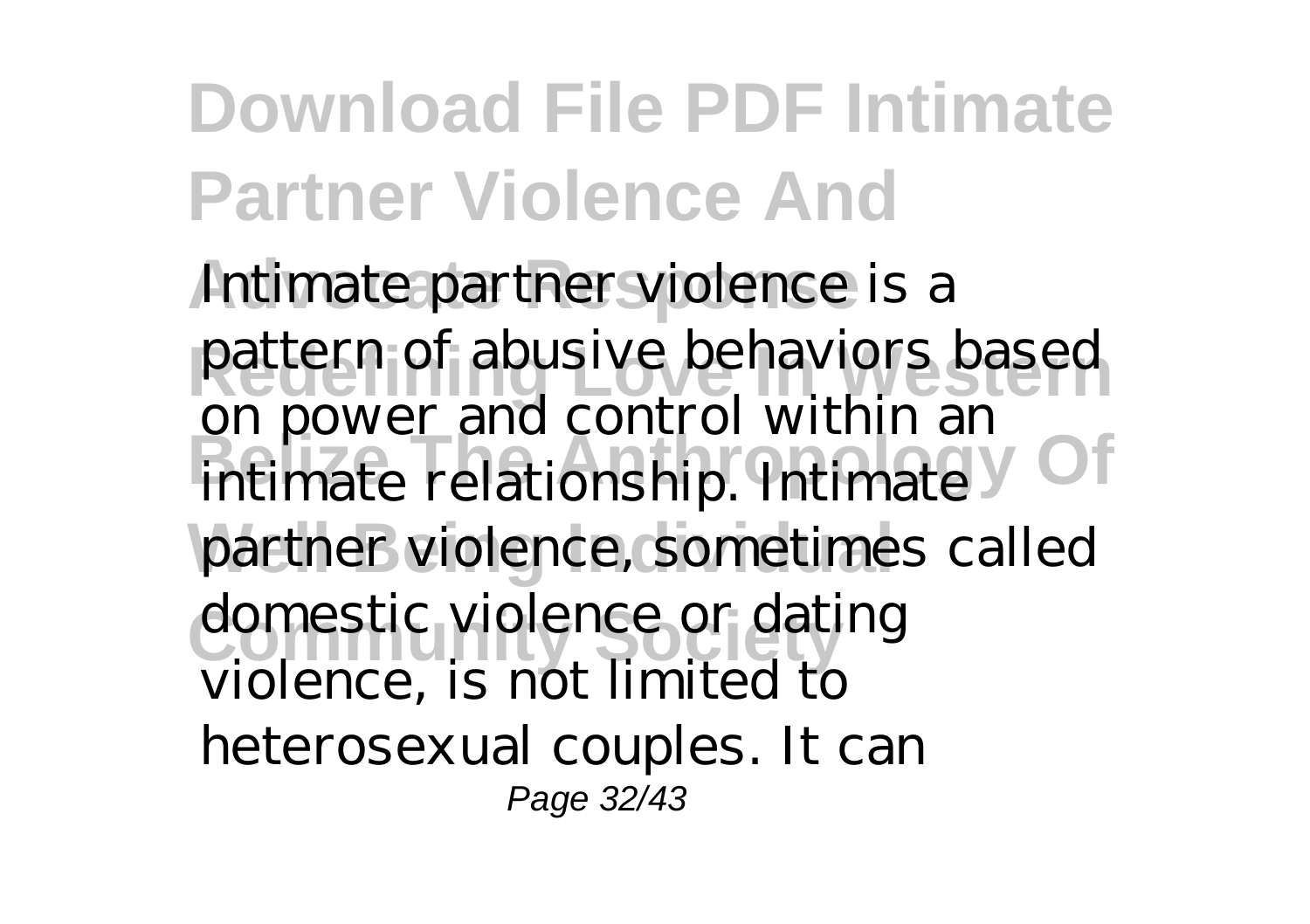happen in any type of relationship **Reducing people in short-term term Belize The Anti-**<br>**Belize The Anti-**<br>**Belize The Anti-Well Being Individual Community Society** *Intimate Partner Violence | Center* including people in short-term relationships, queer relationships, or polyamorous relationships.

*for Advocacy, Resources ...*

Please do not hesitate to call our Page 33/43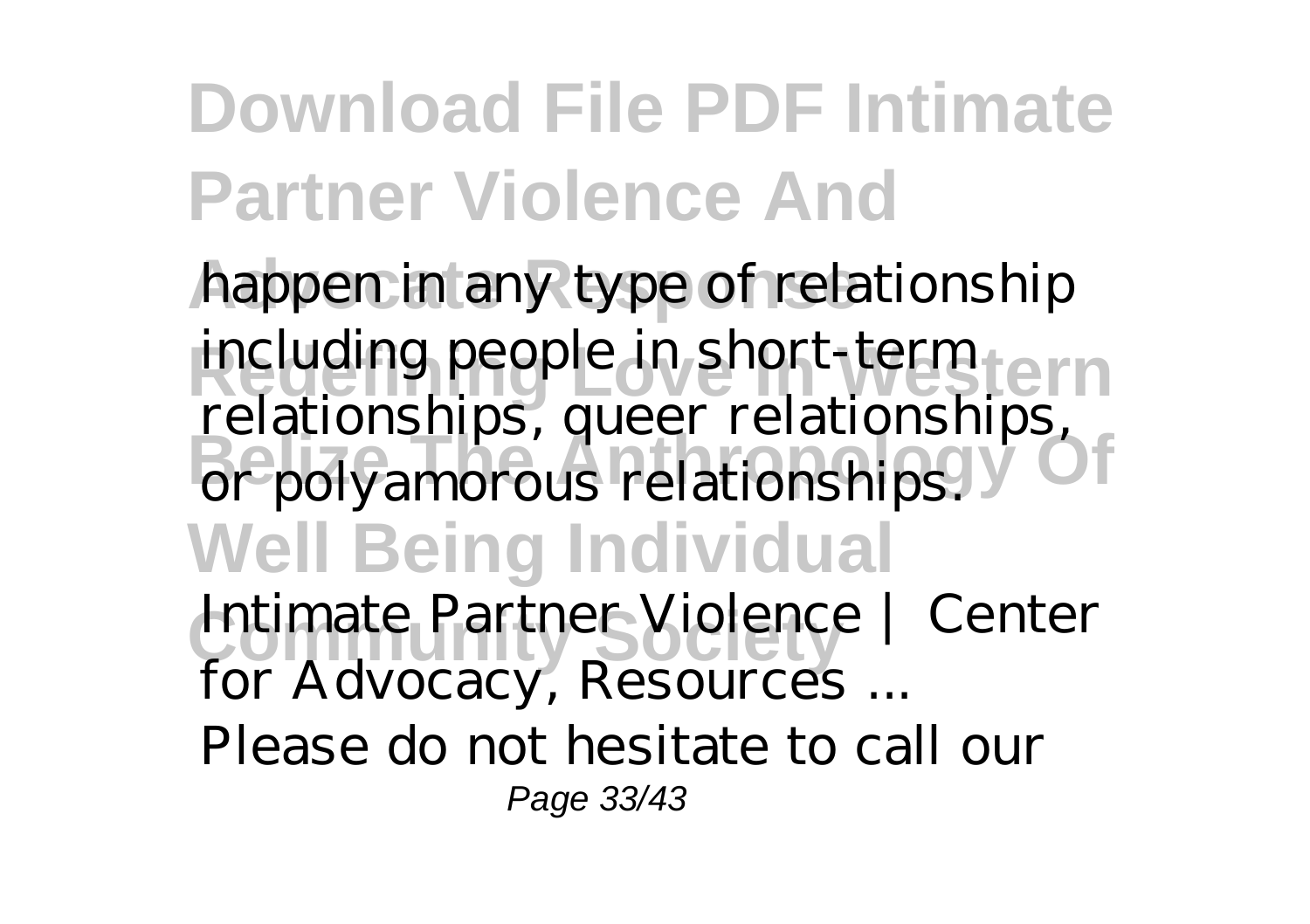**Download File PDF Intimate Partner Violence And Intimate Partner Domestic** Violence Support Services at stern **BELIZE THE ANTIFICIAL SECT** TO BE A GREEN SECTION appointment, or to simply speak to someone if you need support. You 509-789-9297 to see if our agency can access our services in 3 different ways: 24-Hour Intimate Page 34/43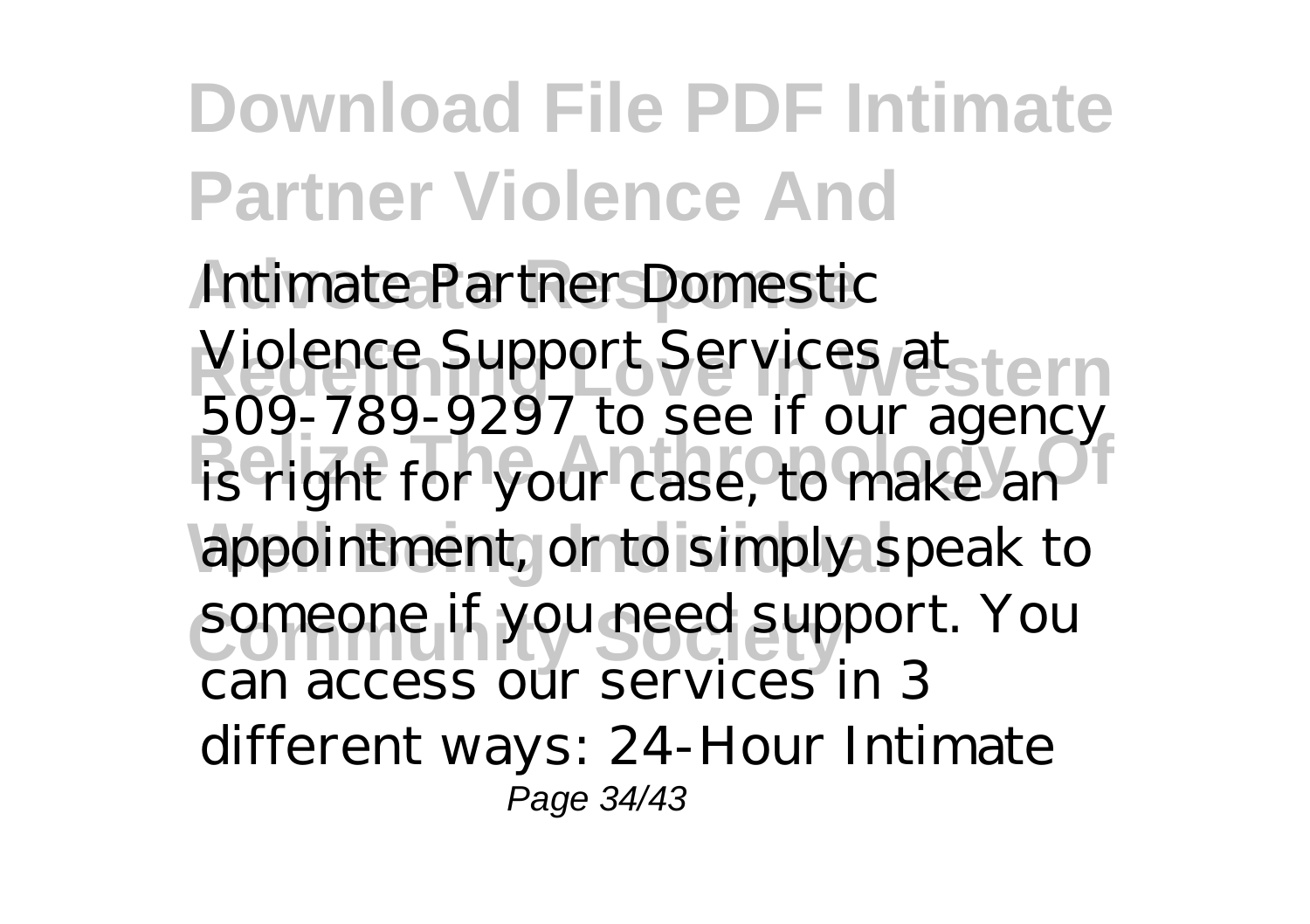**Download File PDF Intimate Partner Violence And** Partner Domestic Violence Helpline: 509-326-CALL (2255) *Intimate Partner Violence vs. V* Of **Well Being Individual** *Domestic Violence – YWCA Spokane* ity Society Intimate Partner Violence and Advocate Response: Redefining Page 35/43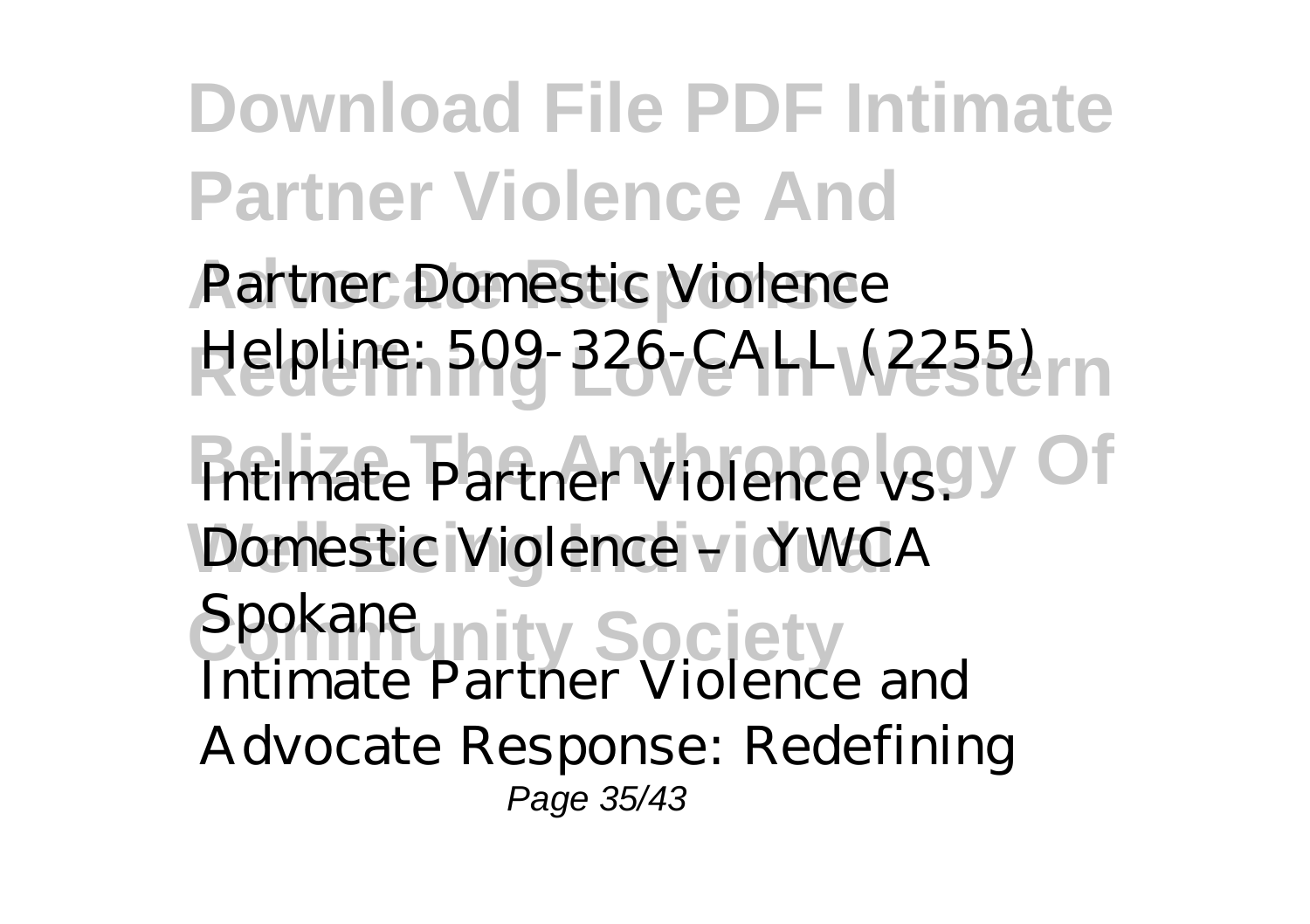**Download File PDF Intimate Partner Violence And** Love in Western Belize offers new insight into the cross-cultural tern **B**elia Based Indianale activist anthropology with in-depth ethnographic research to evaluate analysis of gender-based intimate

and help ameliorate the crisis in Belize. Drawing from twenty

Page 36/43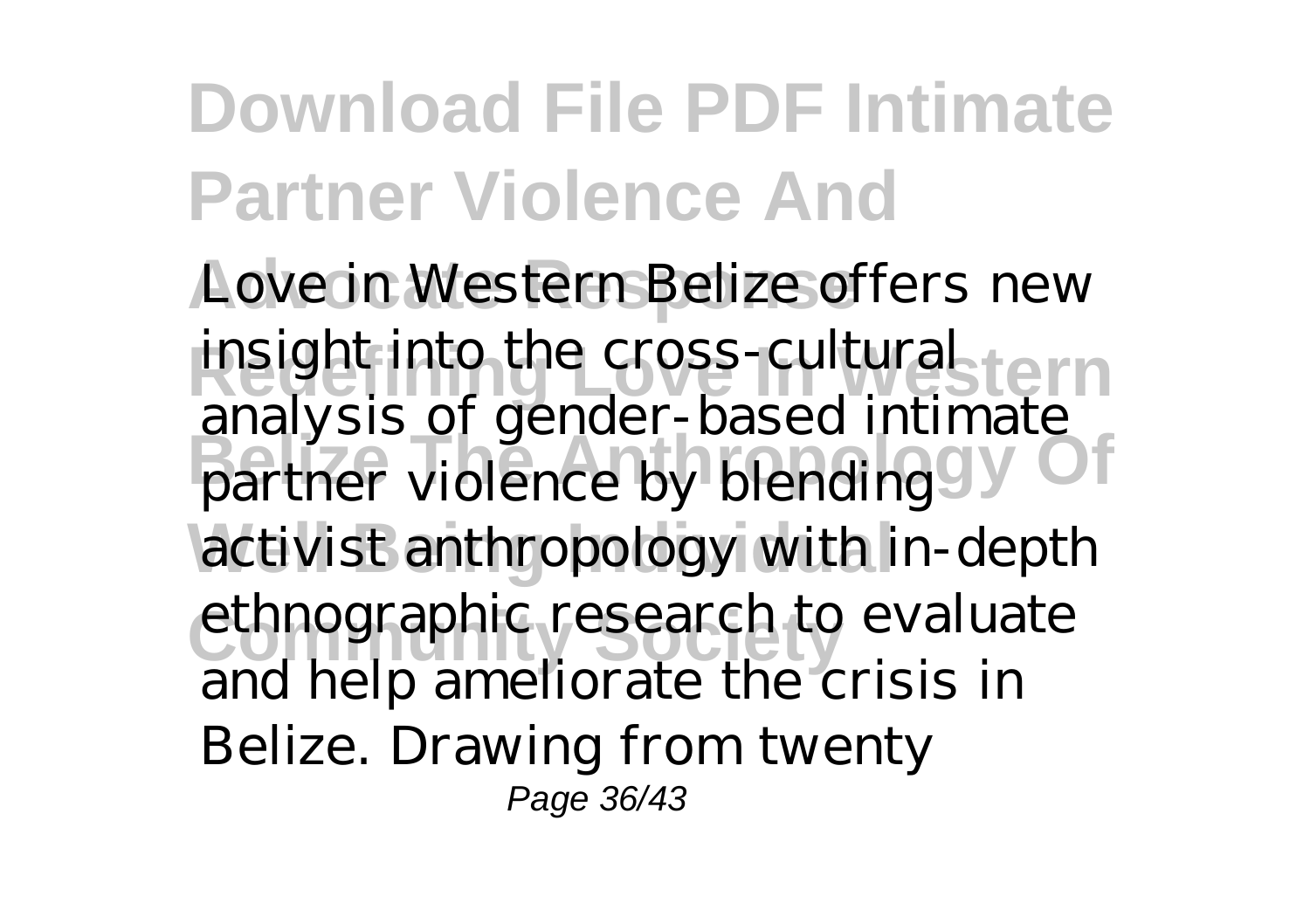months of fieldwork in the Belizean Cayo District conducted between **Believe The Anti-Belling Cook** and 2010, *included in Believe* complexity of partner abuse, the ... 2002 and 2013, Melissa A. Beske

**Community Society** *Intimate Partner Violence and Advocate Response eBook by ...* Page 37/43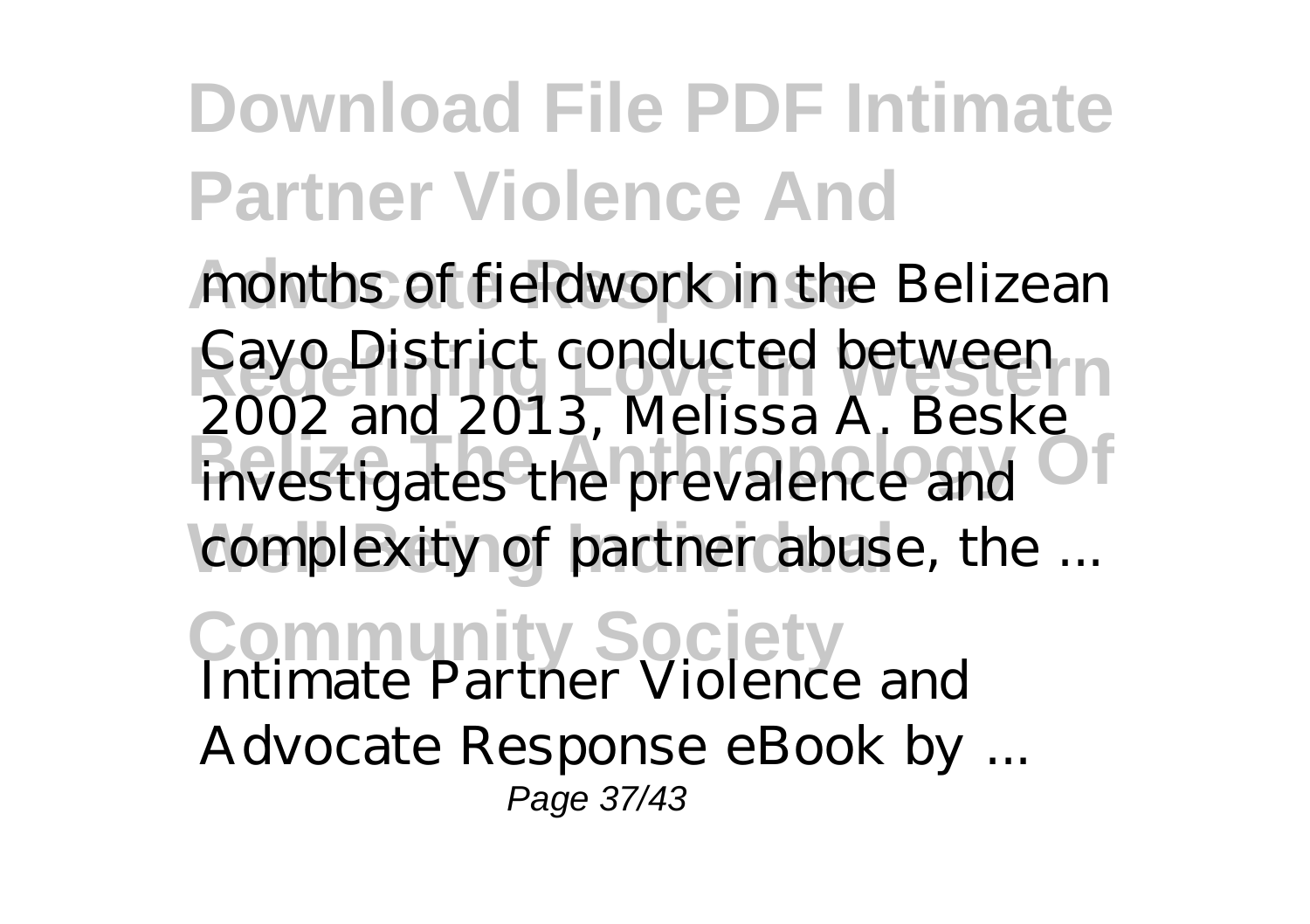This handbook for advocates was created in collaboration with stern **Belize The Anthropology Of** Violence (FCADV). We offer it as a free resource to those who want to better understand the role that Florida Coalition Against Domestic religion and spirituality may have in the lives of victims/survivors of Page 38/43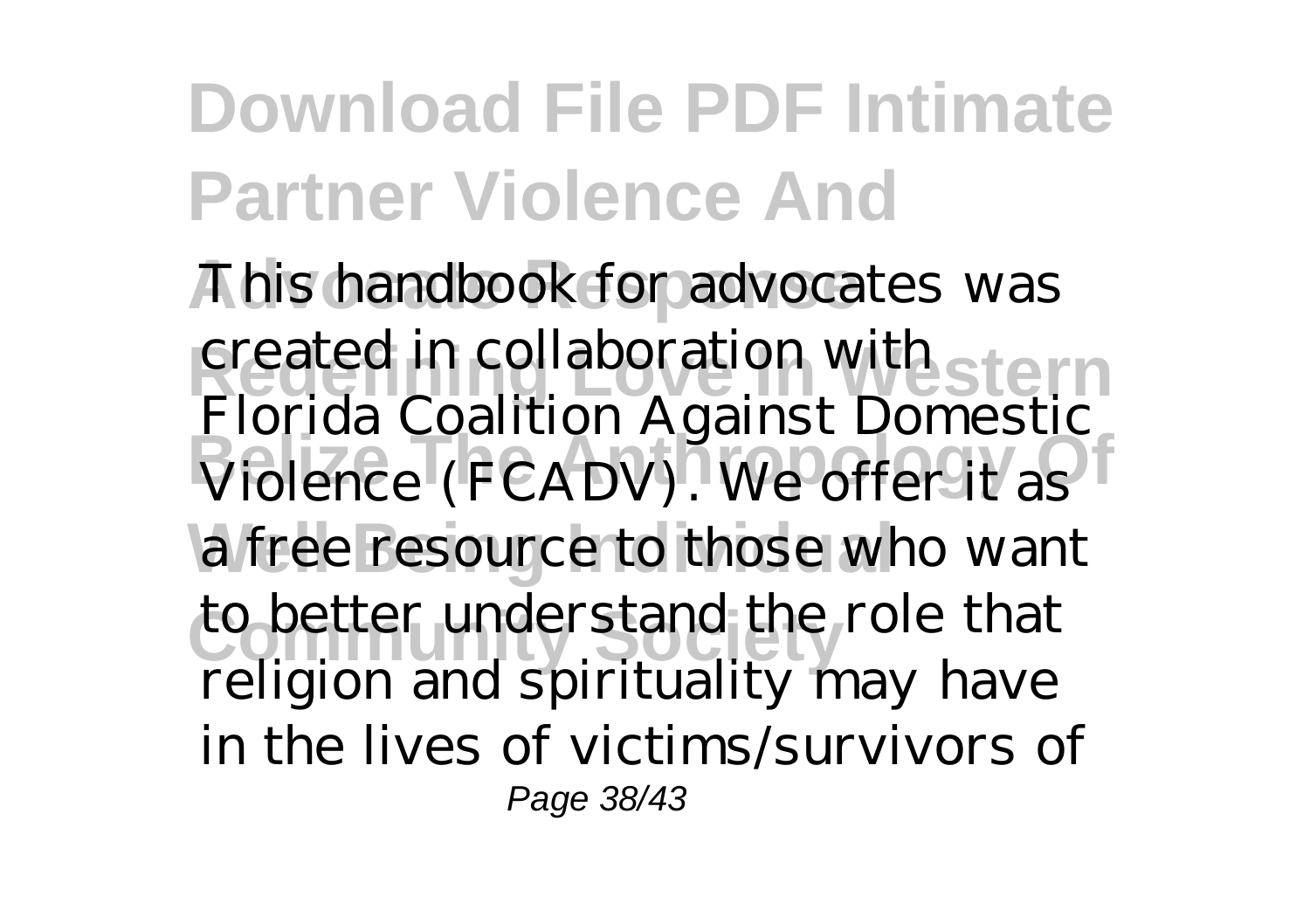**Download File PDF Intimate Partner Violence And** intimate partner violence. **Redefining Love In Western** *Advocate Handbook: Faith and Belize The Book: 1 did and Of* "Intimate Partner Violence and Advocate Response: Redefining Love in Western Belize offers new insight into the cross-cultural Page 39/43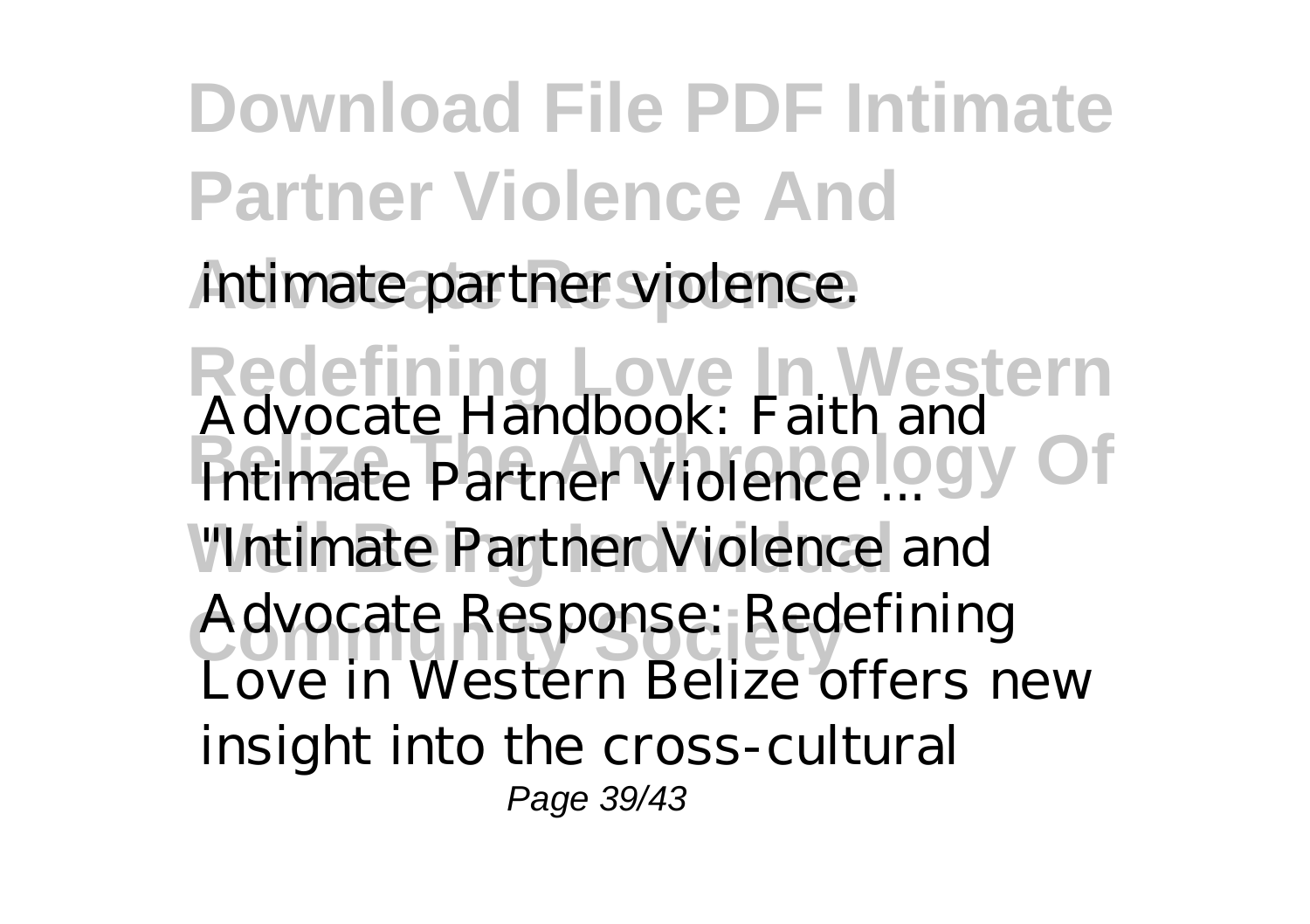analysis of gender-based intimate partner violence by blending stern **Belize The Anthropology Of** ethnographic research to evaluate and help ameliorate the crisis in *Belizemunity Society* activist anthropology with in-depth

*Intimate partner violence and* Page 40/43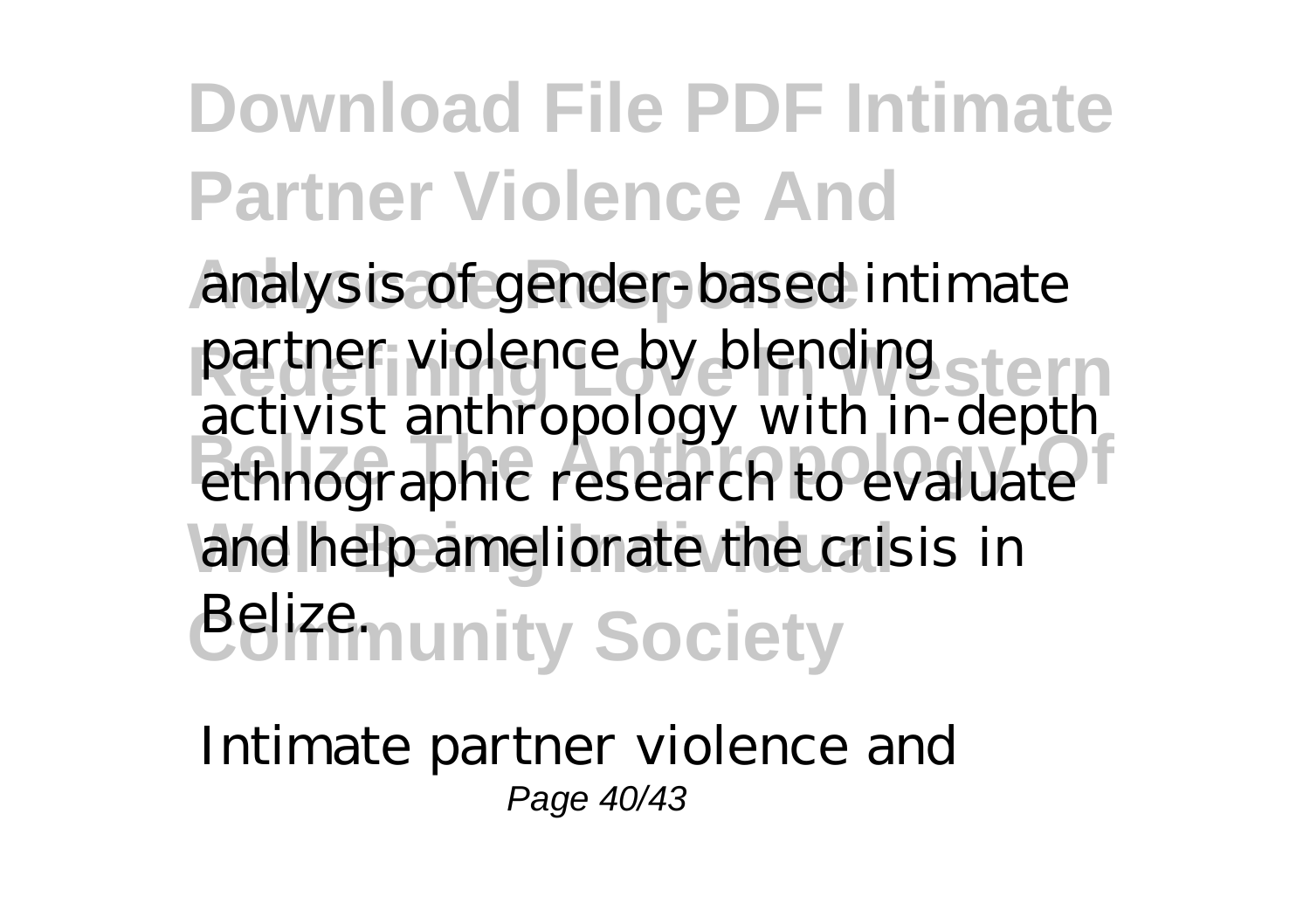**Download File PDF Intimate Partner Violence And Advocate Response** *advocate response ...* **Redefining Love In Western** The project will train 40 new **Belized** The Belize Sector of Sections The Who the fight against Intimate Partner **Community Society** Violence: supporting schools to Schools Advocates over 3 years, who will lead on various points in develop whole school policies to address sexism and gender-based Page 41/43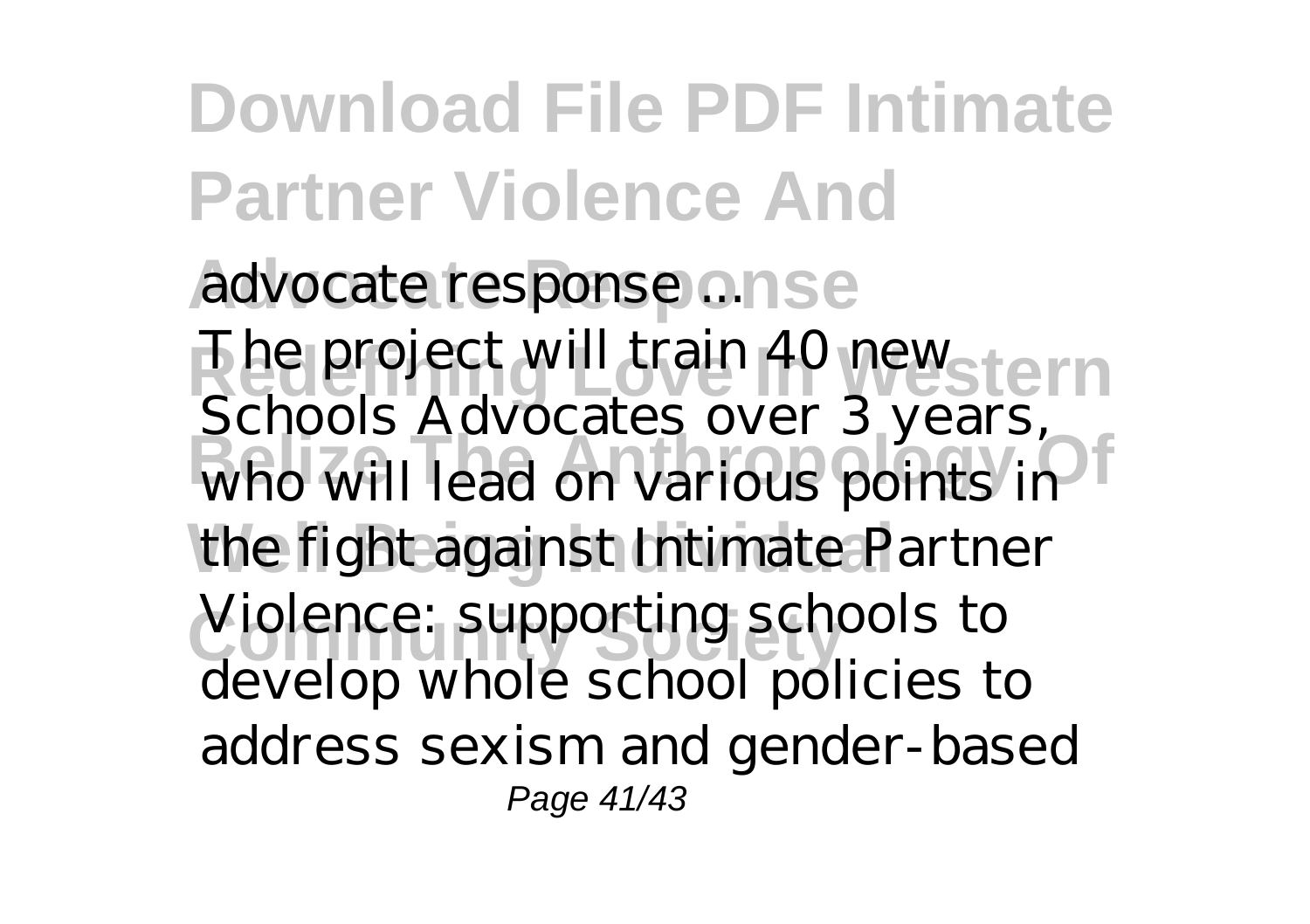**Download File PDF Intimate Partner Violence And** violence, delivering workshops, creating a network of Expectstern disseminating Expect Respect <sup>Of</sup> toolkit and educational materials. **Community Society** Respect Advocates and

Page 42/43